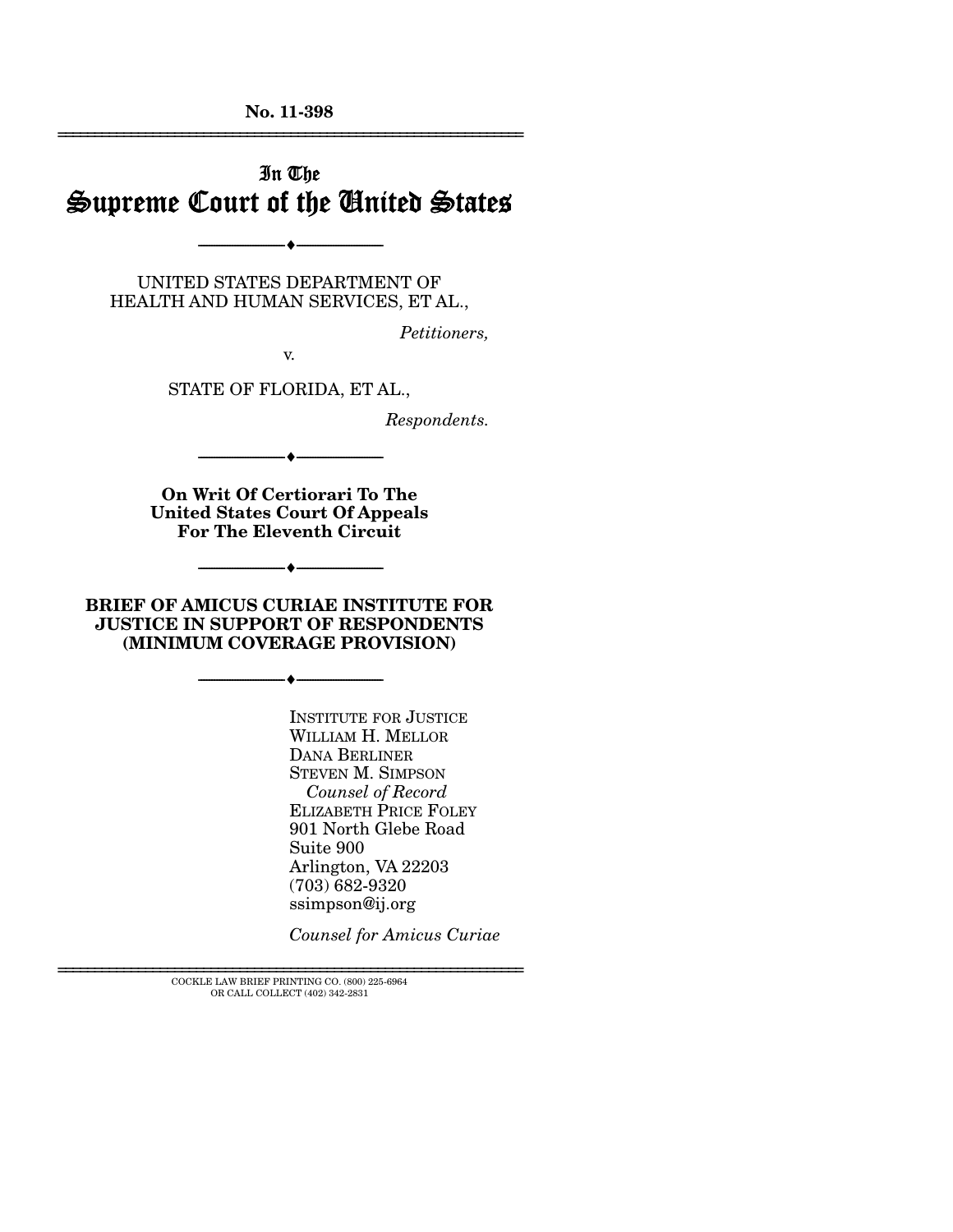## **QUESTION PRESENTED**

 Whether Congress has the power under Article I of the Constitution to impose the individual mandate of the Patient Protection and Affordable Care Act.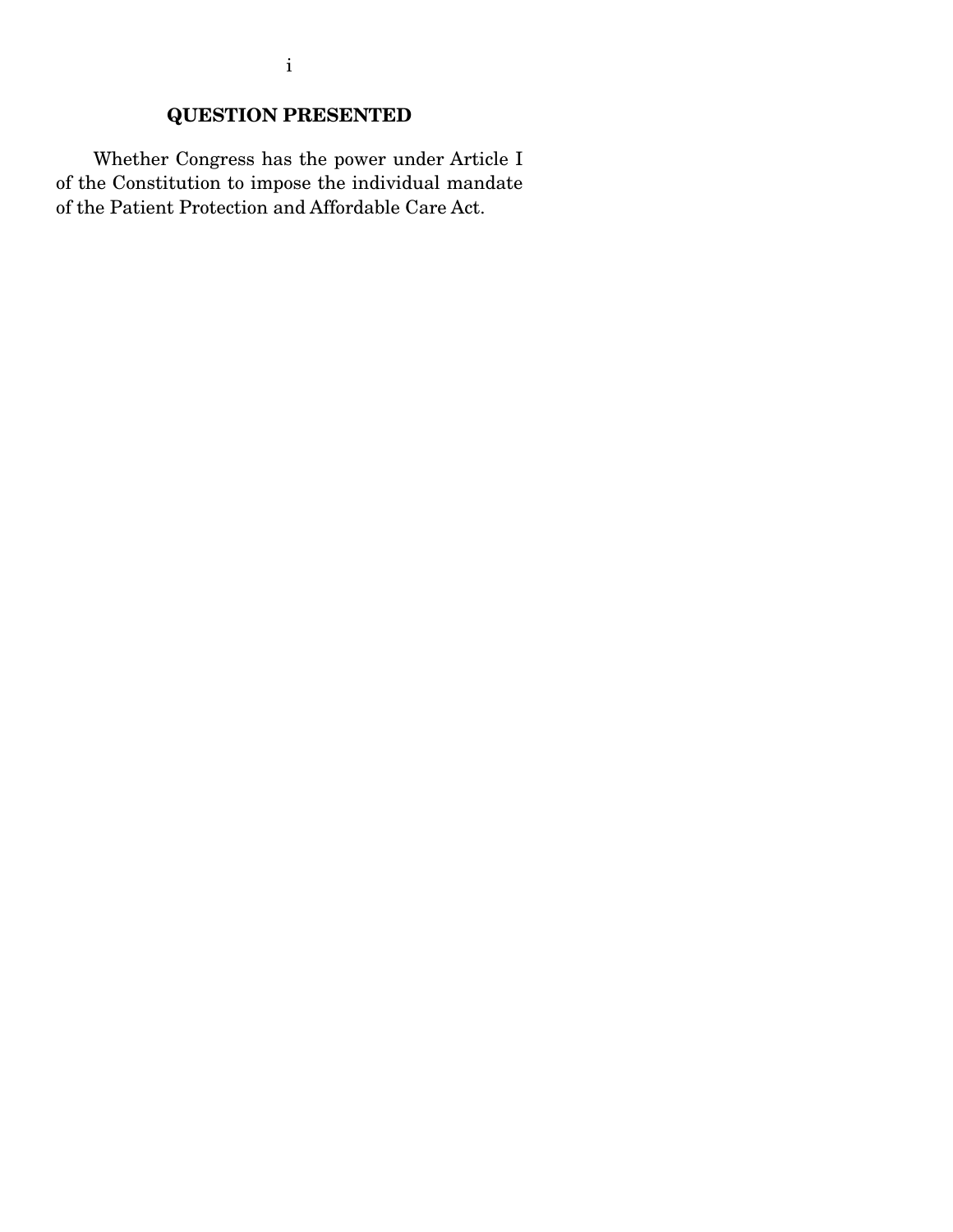## TABLE OF CONTENTS

|--|

| i                                                                                                                                                                        |    |  |  |  |  |
|--------------------------------------------------------------------------------------------------------------------------------------------------------------------------|----|--|--|--|--|
| $\mathbf{ii}$                                                                                                                                                            |    |  |  |  |  |
|                                                                                                                                                                          | iv |  |  |  |  |
| INTEREST OF THE AMICUS CURIAE                                                                                                                                            |    |  |  |  |  |
| SUMMARY OF ARGUMENT                                                                                                                                                      |    |  |  |  |  |
|                                                                                                                                                                          | 3  |  |  |  |  |
| THE INDIVIDUAL MANDATE VIOLATES<br>I.<br>THE LONGSTANDING AND FUNDA-<br>MENTAL PRINCIPLE OF MUTUAL AS-<br>SENT THAT IS AT THE HEART OF ALL                               | 3  |  |  |  |  |
| Mutual Assent Has Always Been (and<br>А.<br>Still Is) Required for All Legally                                                                                           | 4  |  |  |  |  |
| At the Time the Constitution Was<br>$B_{\cdot}$<br>Drafted and Ratified, It Was Widely<br>Known and Accepted That Coercion<br>Necessarily Renders Any Assent In-         | 8  |  |  |  |  |
| This Court's Early Decisions Recog-<br>$C_{\cdot}$<br>nized the Centrality of Mutual Assent<br>to Commercial Relations                                                   | 13 |  |  |  |  |
| THE INDIVIDUAL MANDATE ERASES<br>II.<br>THE DISTINCTION, LONG ACKNOWL-<br>EDGED BY THIS COURT, BETWEEN<br>POWER TO REGULATE COM-<br>THE<br>MERCE AND THE POWER TO COMPEL | 15 |  |  |  |  |
|                                                                                                                                                                          |    |  |  |  |  |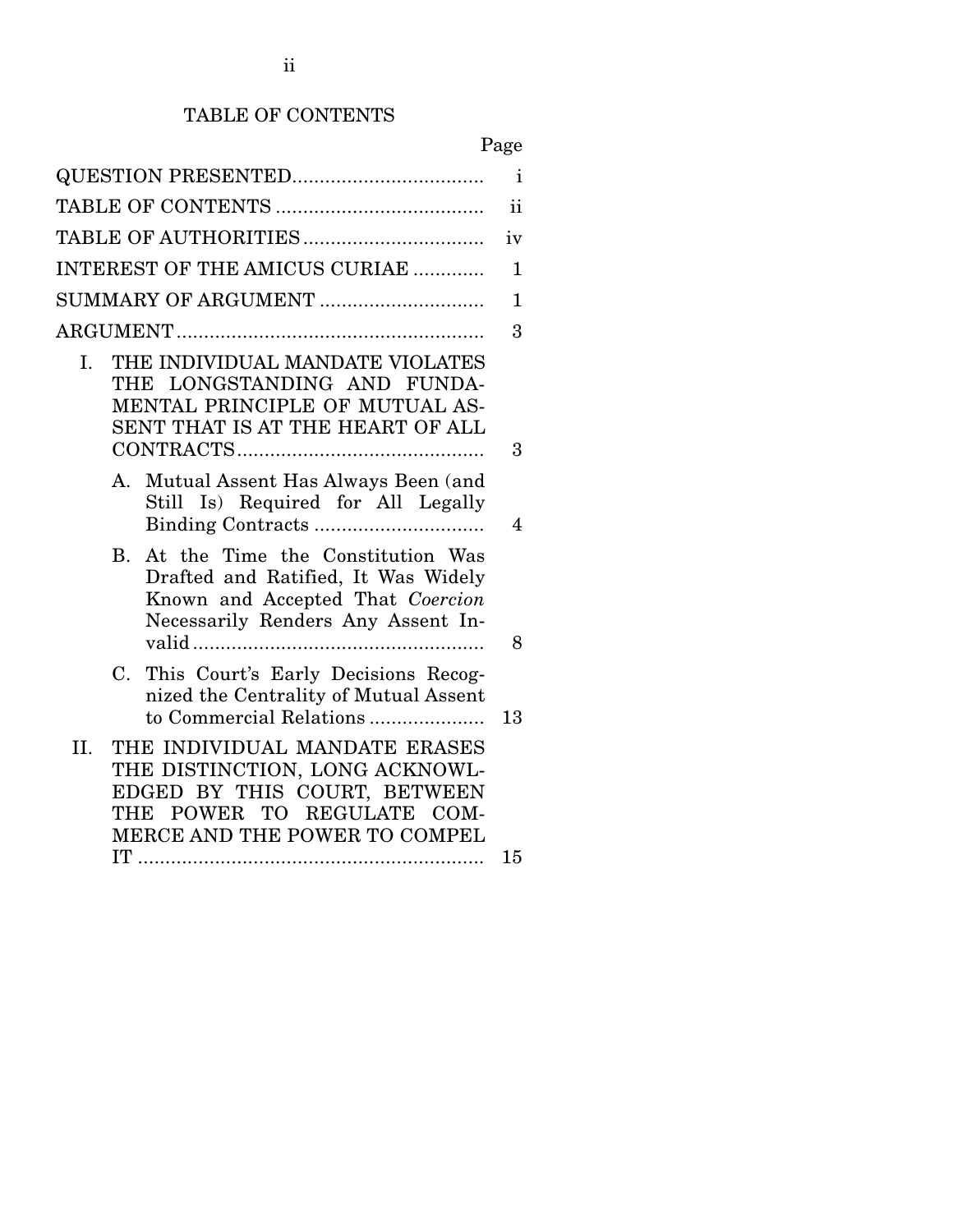TABLE OF CONTENTS – Continued

|     |                                                                                                                                                                       | Page |
|-----|-----------------------------------------------------------------------------------------------------------------------------------------------------------------------|------|
|     | A. This Court Has Recognized the Distinc-<br>tion Between the Power to Regulate<br>and the Power to Compel in Decisions<br>Interpreting the Commerce Clause           | 17   |
|     | B. This Court Has Recognized the Quali-<br>tative Difference Between Regulation<br>and Compulsion in Statutory Deci-                                                  | 9.4  |
| Ш   | THE INDIVIDUAL MANDATE IS NOT A<br>"PROPER" EXERCISE OF CONGRESS'S<br>POWER UNDER THE NECESSARY AND<br>PROPER CLAUSE BECAUSE IT VIO-<br>LATES THE PRINCIPLE OF MUTUAL | 27   |
| IV. | THIS COURT SHOULD ENFORCE AP-<br>PROPRIATE LIMITS ON CONGRESS'S                                                                                                       | 30   |
|     |                                                                                                                                                                       | 33   |

iii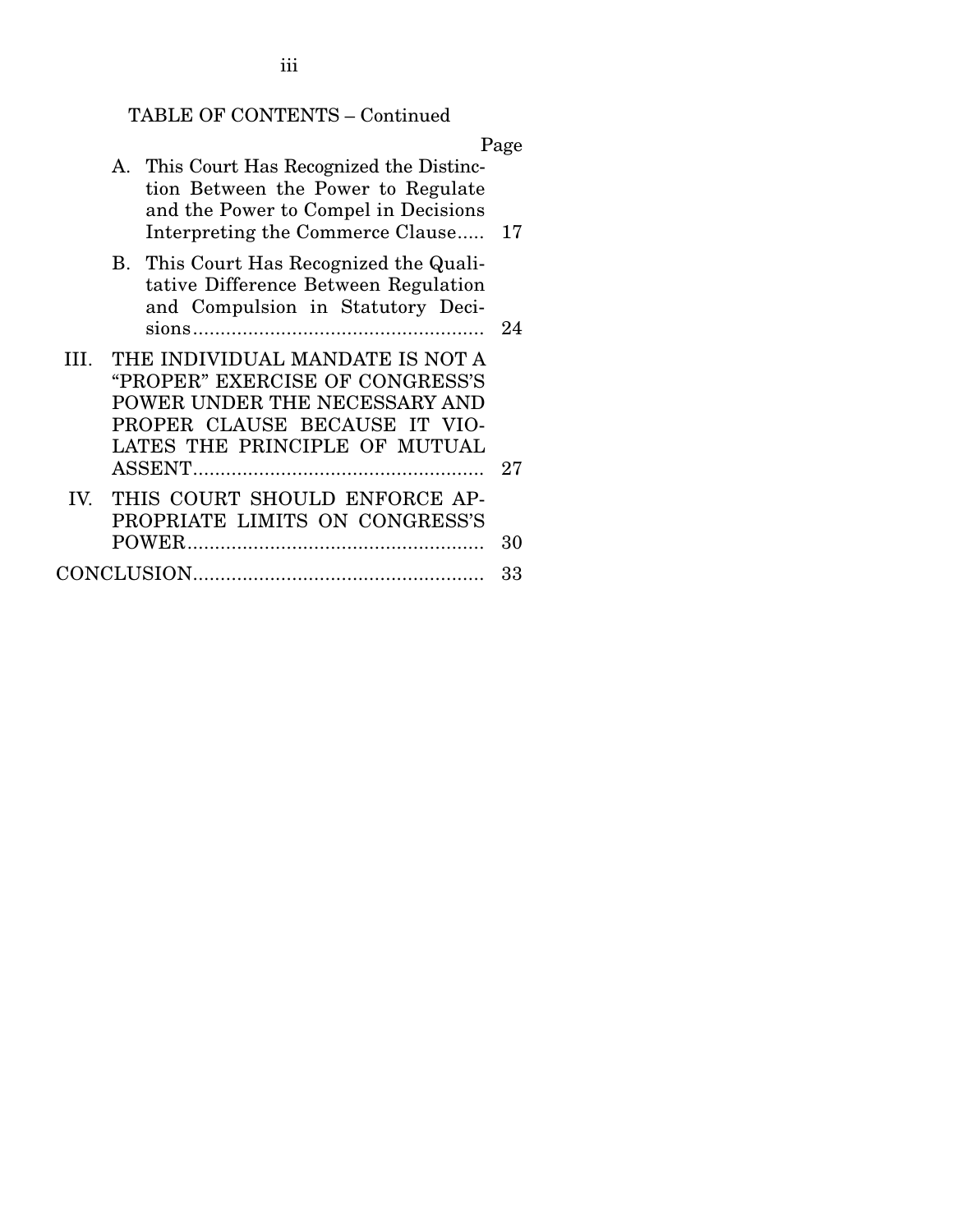# Page

## CASES

| Arnold v. Hickman, 20 Va. (6 Munf.) 15 (1817)7                                              |
|---------------------------------------------------------------------------------------------|
| Bank of Newbern v. Pugh, 9 N.C. 198 (1820) 6                                                |
| Bond v. United States, 131 S. Ct. 2355 (2011)3, 21                                          |
| Collins v. Westbury, 2 S.C.L. (2 Bay) 211 (S.C.                                             |
| Field v. Harrison, Wythe 273 (Va. High Ch.                                                  |
| Florida v. U.S. Dep't of Health and Human<br>Servs., 648 F.3d 1235 (11th Cir. 2011)30       |
| Gardner v. Lane, 94 Mass. (12 Allen) 39 (1866)7                                             |
| Gonzales v. Raich, 545 U.S. 1 (2005) 30                                                     |
| Hallet v. Jenks, 7 U.S. (3 Cranch) 210 (1805)24, 26                                         |
| Heart of Atlanta Motel, Inc. v. United States,                                              |
| Inhabitants of Middleborough v. Inhabitants of<br>Rochester, 12 Mass. (11 Tyng) 363 (1815)7 |
| Inhabitants of Stockbridge v. Inhabitants of<br>West Stockbridge, 14 Mass. (13 Tyng) 257    |
| Jackson v. Kniffen, 2 Johns. 31 (N.Y. Sup. Ct.                                              |
| Katzenbach v. McClung, 379 U.S. 294 (1964)22, 23                                            |
|                                                                                             |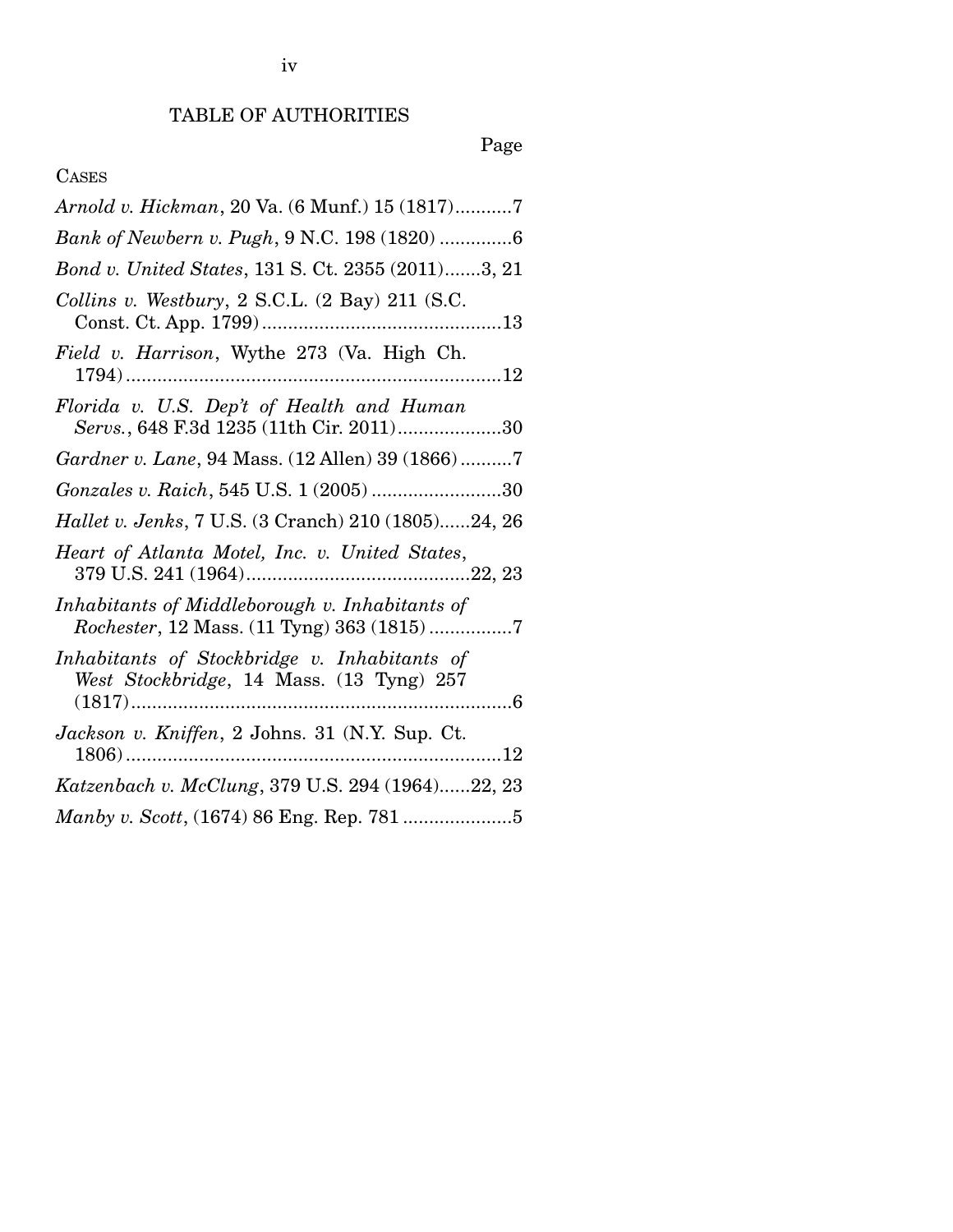## TABLE OF AUTHORITIES – Continued

| Page                                                                                        |
|---------------------------------------------------------------------------------------------|
| McCulloch v. Maryland, 17 U.S. (4 Wheat.) 316                                               |
| Nat'l Labor Relations Bd. v. Jones and Laughlin<br>Steel Corp., 301 U.S. 1 (1937)17, 19, 20 |
| New York v. United States, 505 U.S. 144                                                     |
| Penn-Central Merger and N & W Inclusion                                                     |
|                                                                                             |
|                                                                                             |
| Robinson v. Barfield, 6 N.C. (2 Mur.) 391 (1818) 6                                          |
| Smith v. Kemper, 4 Mart. (o.s.) 409 (La. 1816)6                                             |
| Speake v. United States, 13 U.S. (9 Cranch) 28                                              |
| St. Joe Paper Co. v. Atlantic Coast Line R. Co.,                                            |
|                                                                                             |
|                                                                                             |
| The Frances, 12 U.S. (8 Cranch) 354 (1814)5                                                 |
| United States v. Tingey, 30 U.S. (5 Pet.) 115                                               |
|                                                                                             |
| Williams v. Smith, 2 Cai. 13 (N.Y. Sup. Ct. 1804) 8                                         |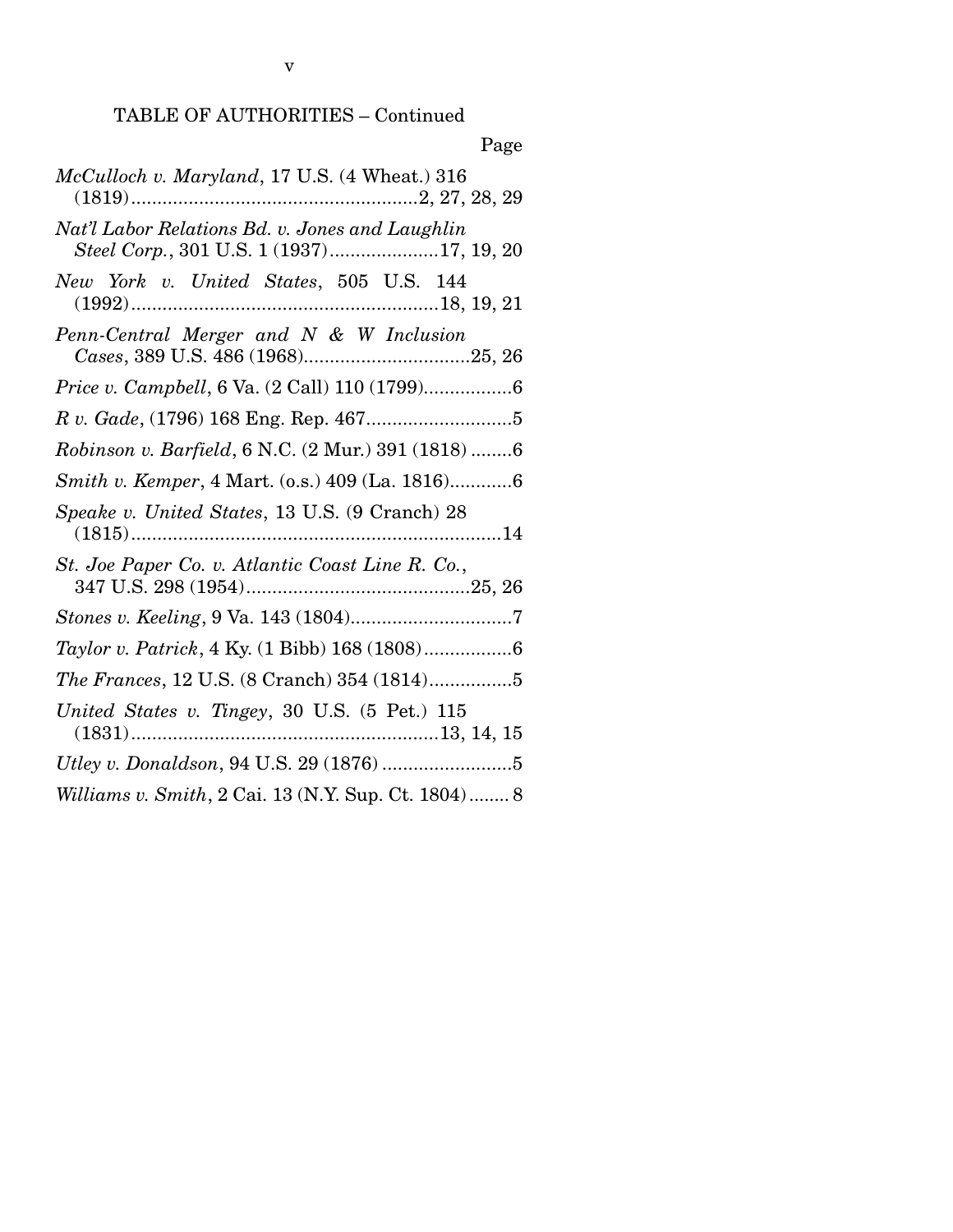### TABLE OF AUTHORITIES – Continued

Page

CONSTITUTIONAL PROVISIONS

#### **CODES**

| Patient Protection and Affordable Care Act |  |                                         |  |  |  |
|--------------------------------------------|--|-----------------------------------------|--|--|--|
|                                            |  | $(PPACA)$ , 26 U.S.C.A. § 5000(A) (West |  |  |  |
|                                            |  |                                         |  |  |  |

#### OTHER PUBLICATIONS

|  |  | 1 H.T. Colebrooke, Treatise on Obligations and |  |
|--|--|------------------------------------------------|--|
|  |  |                                                |  |

- 1 John Joseph Powell, *Essay upon the Law of Contracts and Agreements* (1796) ......................... 5, 9
- 1 John Trenchard & Thomas Gordon, *Cato's Letters: Or, Essays on Liberty, Civil and Religious, and Other Important Subjects* (Ronald Hamowy ed., Liberty Fund 1995) (1721) ............... 11

Randy E. Barnett, *Commandeering the People: Why the Health Insurance Mandate is Unconstitutional*, 5 N.Y.U. J.L. & Liberty 581 (2010) ....................................................................... 21

Elizabeth Price Foley, *Liberty for All: Reclaiming Individual Privacy in a New Era of Public Morality* (Yale Univ. Press 2006) ....................... 21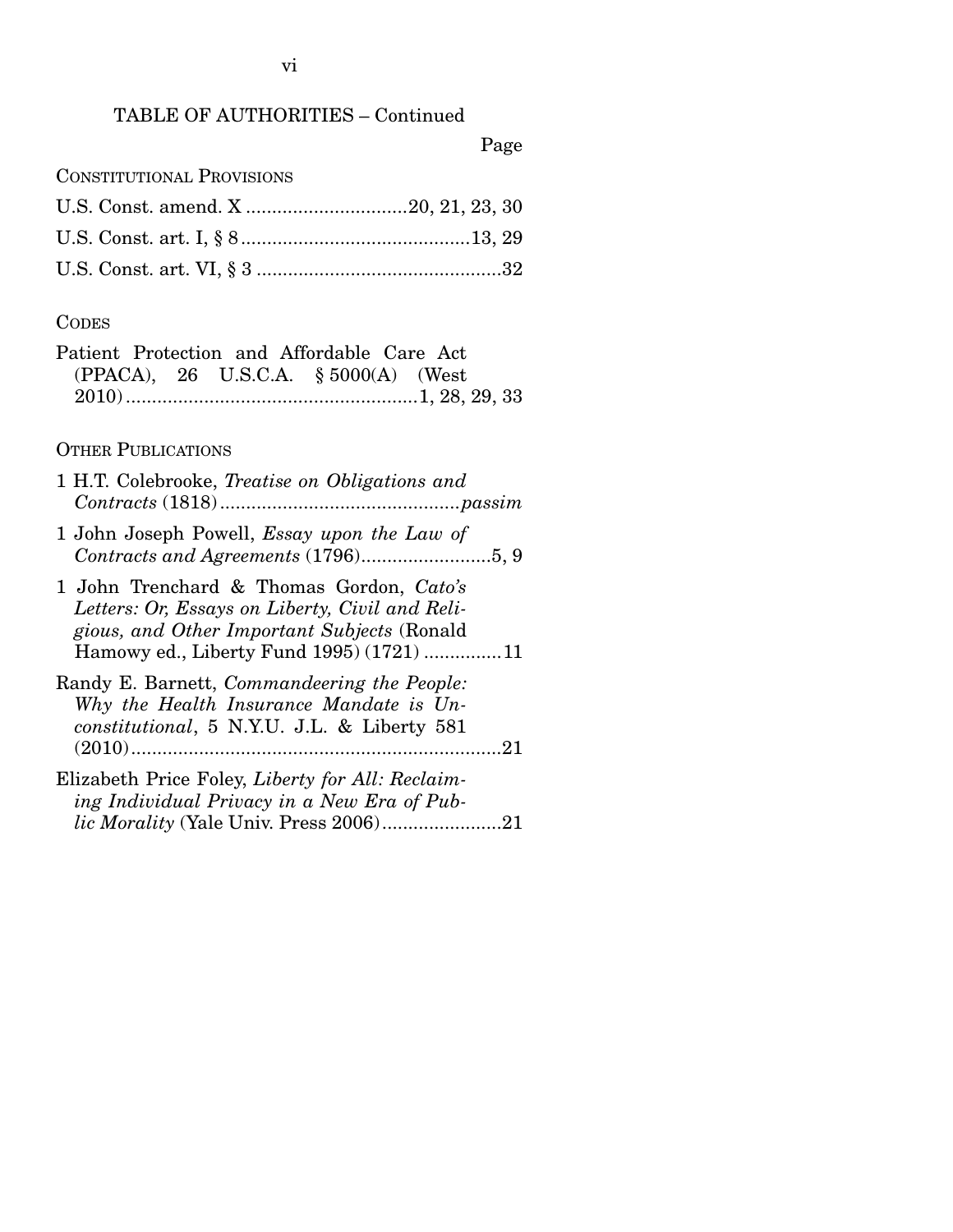TABLE OF AUTHORITIES – Continued

| Page                                                                                                                                          |
|-----------------------------------------------------------------------------------------------------------------------------------------------|
| Hugo Grotius, The Rights of War and Peace<br>(A.C. Campbell trans., M. Walter Dunne 1901)                                                     |
| Robert G. Natelson, The Enumerated Powers of                                                                                                  |
| Samuel Pufendorf, On the Duty of Man and<br>Citizen According to Natural Law (Michael<br>Silverthorne, trans., Cambridge Univ. Press          |
| William W. Story, A Treatise on the Law of<br>Contracts Not Under Seal (1844) 9, 12                                                           |
| <i>The Federalist</i> No. 45 (James Madison)3                                                                                                 |
| The Federalist No. 78 (Alexander Hamilton) 31, 32                                                                                             |
| Emmerich de Vattel, The Law of Nations or<br><i>the Principles of Natural Law</i> (Charles G.<br>Fenwick, trans., William S. Hein & Co. 1995) |
| James Wilson, Lectures on Law in 1 The Works<br>of James Wilson (Robert Green McCloskey<br>ed., Belknap Press 1967) (1790-91)12, 21           |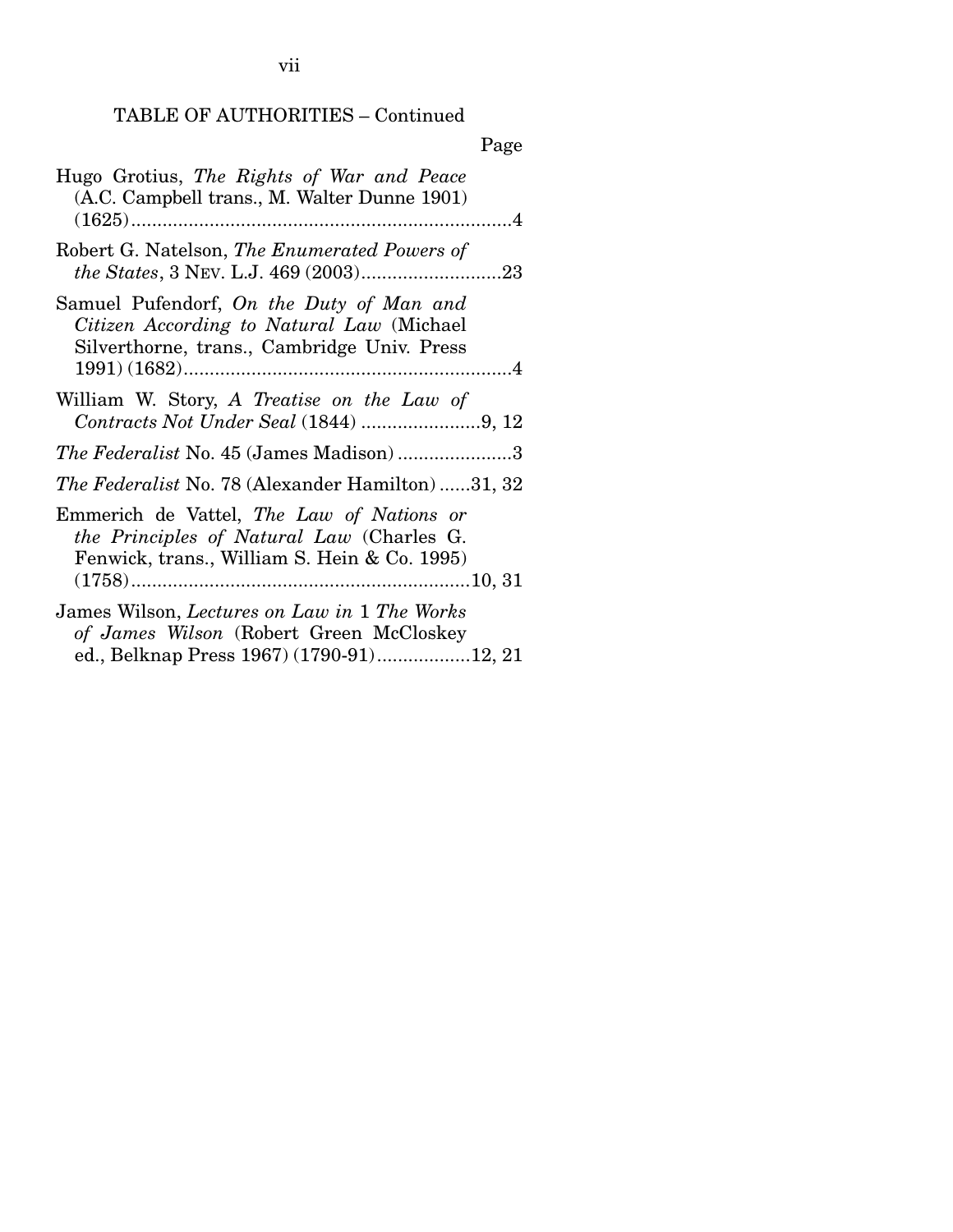The Institute for Justice is a nonprofit, public interest law firm committed to defending the essential foundations of a free society through securing greater protection for individual liberty and restoring constitutional limits on the power of government. The Institute is filing this brief in support of the respondents. The parties in the case have consented to the filing of this amicus brief. $\frac{1}{1}$ 



#### **SUMMARY OF ARGUMENT**

 The Patient Protection and Affordable Care Act (PPACA) compels covered individuals to purchase health insurance policies for themselves and their dependents. 26 U.S.C.A.  $\S$  5000A(a) (West 2010). This provision, known as the minimum coverage provision or individual mandate, requires individuals to enter into contracts whether they wish to do so or not. The mandate thus marks the first time Congress has passed a law, using its commerce power, from which there is no escape.

 The Founding generation that drafted and ratified the Constitution never meant for the federal

<sup>1</sup> Counsel for the parties in this case did not author this brief in whole or in part. No person or entity other than amicus curiae Institute for Justice, its members, and its counsel made a monetary contribution to the preparation or submission of this brief.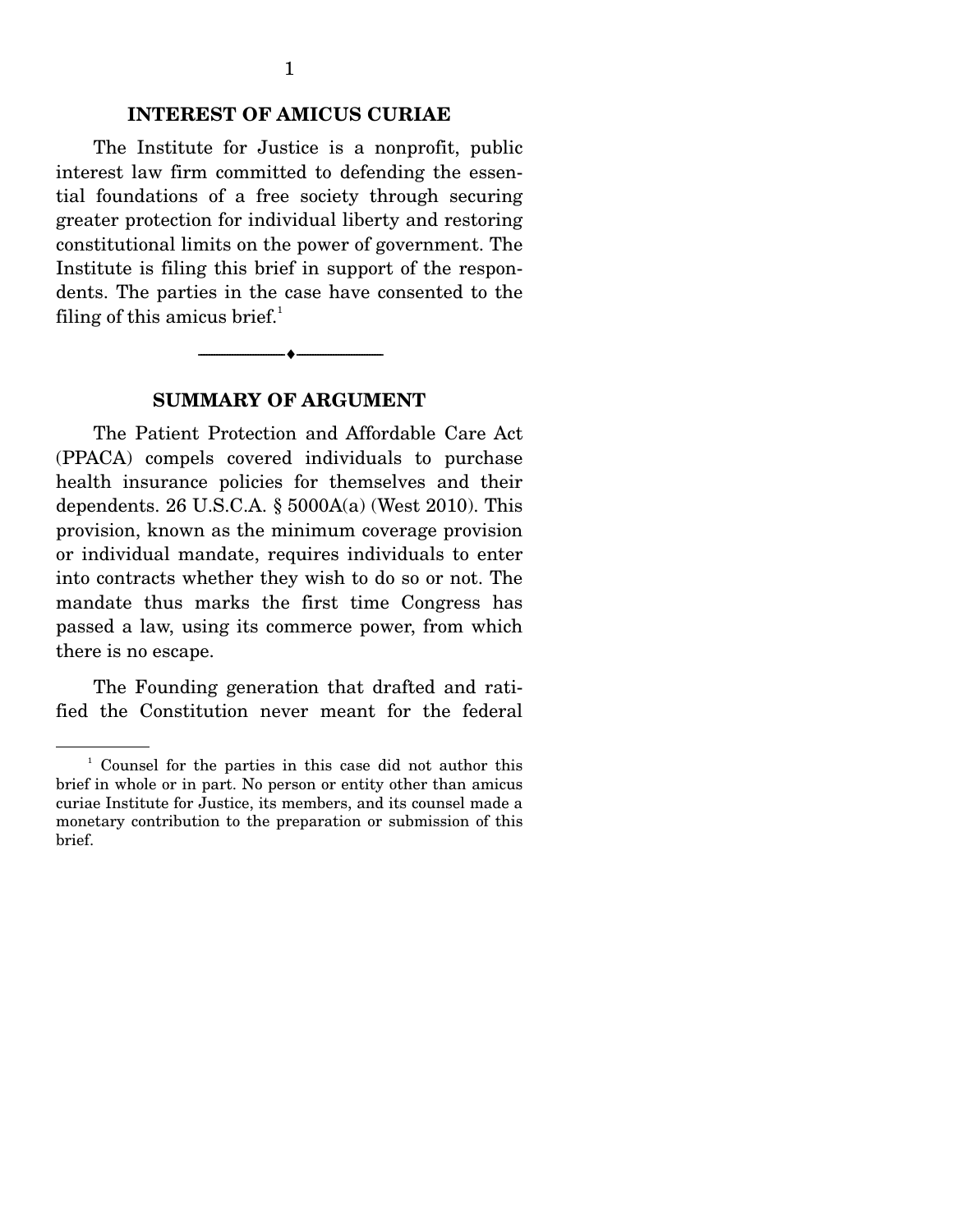government to possess the power to coerce individuals to engage in commercial transactions against their will. Coercing commercial transactions is antithetical to the foundational principle of mutual assent that permeated the common law of contracts at the time of the founding and continues to do so today. The Founding generation recognized that this principle was critical to protecting individual liberty. It would never have given, and in fact did not give, Congress, through the guise of the Commerce Clause, the power to gut the foundation upon which the entirety of contract law rests.

 Equally important, granting Congress the power to eviscerate the doctrine of mutual assent cannot be a "proper" exercise of congressional power within the meaning of the Necessary and Proper Clause. As Chief Justice Marshall declared in *McCulloch v. Maryland*, for a law to be necessary and proper, the "end [must] be legitimate" and it must "consist with the letter and spirit of the constitution . . . ." 17 U.S. (4 Wheat.) 316, 421 (1819). But it is not consistent with the letter and spirit of the Constitution for Congress to compel individuals to engage in commerce and thereby to eviscerate the concept of mutuality of assent.

 Construing the enumerated powers of Congress as including a power to coerce individuals to engage in commerce would destroy the longstanding principle of mutual assent. It truly would be the last step in creating a general federal police power to legislate concerning "the lives, liberties, and properties of the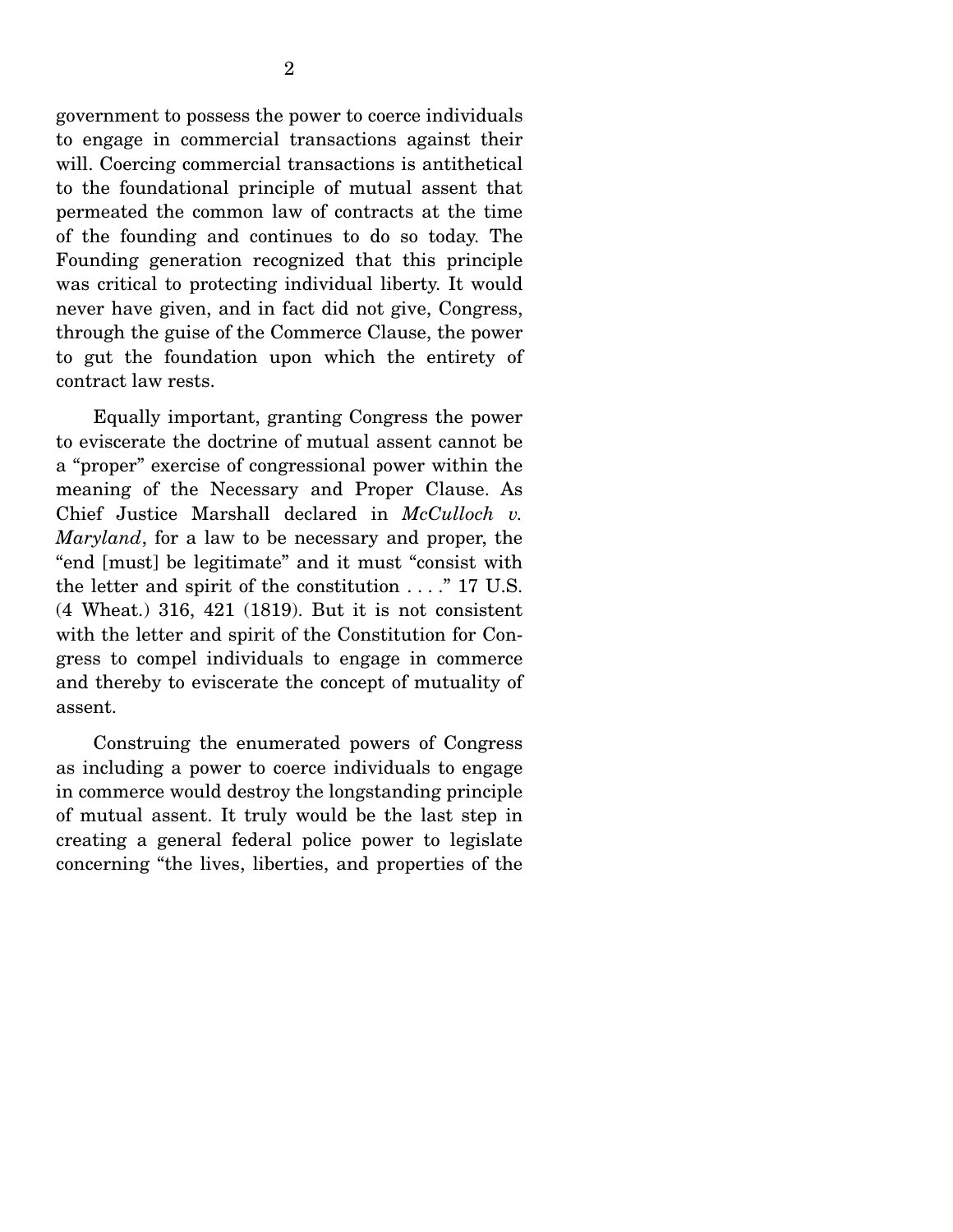people, and the internal order, improvement, and prosperity of the State" that the Framers assured the American people were reserved to the States. *The Federalist* No. 45 (James Madison). As this Court recently noted in *Bond v. United States*, 131 S. Ct. 2355 (2011), the purpose of the Constitution's scheme of enumerated powers and federalism is to protect individual liberty. *Id.* at 2364 (citing *N.Y. v. United States*, 505 U.S. 144, 181 (1992) (noting that federalism secures liberties to citizens)). Allowing Congress to compel individuals to enter into contracts against their will would destroy a fundamental precept of contract law and would have a devastating impact on individual liberty.

#### **ARGUMENT**

 $\overbrace{\hspace{2.5cm}}$   $\overbrace{\hspace{2.5cm}}$   $\overbrace{\hspace{2.5cm}}$ 

## **I. THE INDIVIDUAL MANDATE VIOLATES THE LONGSTANDING AND FUNDAMEN-TAL PRINCIPLE OF MUTUAL ASSENT THAT IS AT THE HEART OF ALL CON-TRACTS.**

 The individual mandate requires individuals to enter into contracts of insurance that would never be enforceable at common law because they would violate an essential element of all enforceable contracts – mutuality of assent. This principle is now and has always been a basic presupposition of all legally binding contracts. The Founding generation recognized this principle, and so has this Court.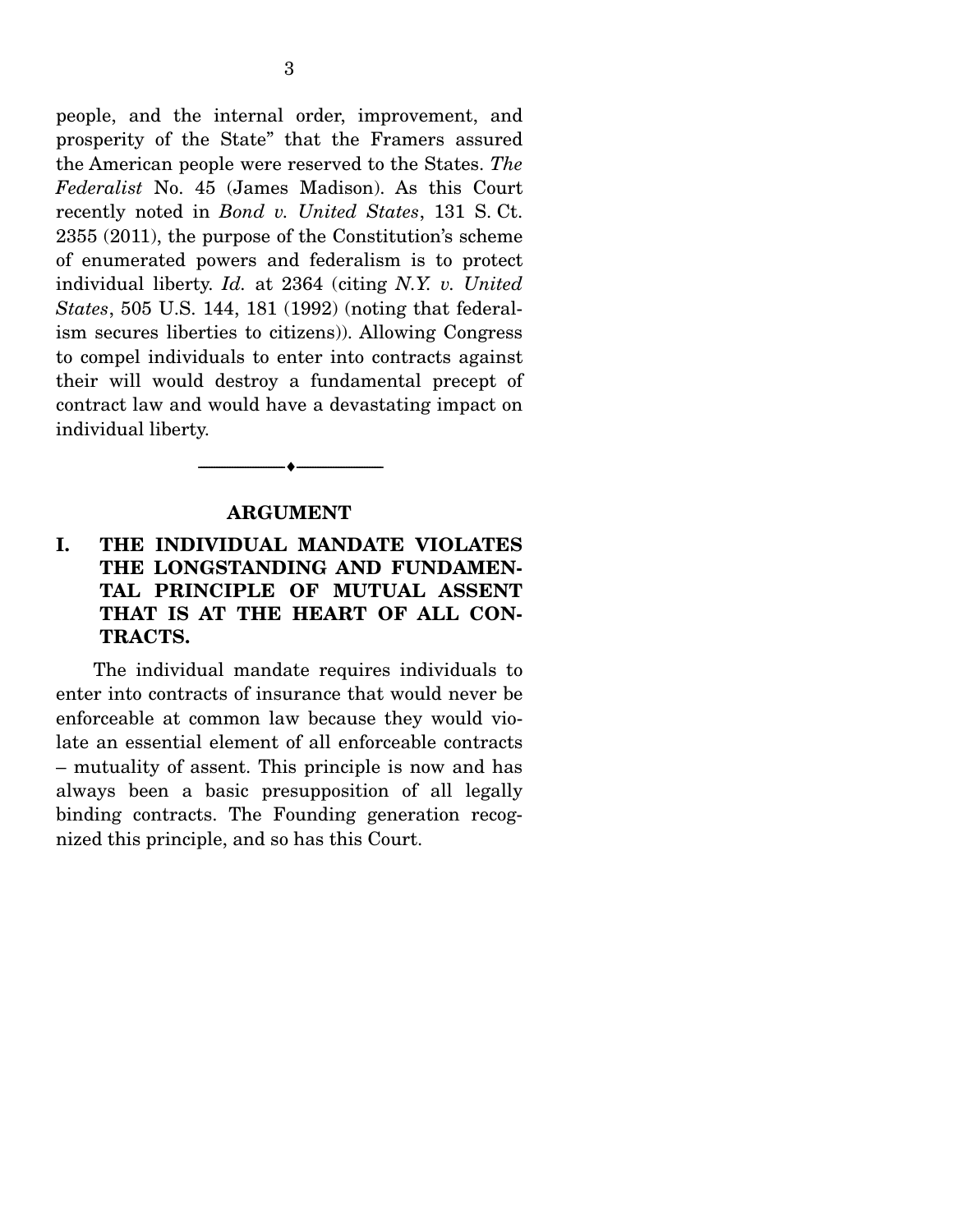At the time the Constitution was ratified in 1788, the most influential philosophers and the common law of contracts had long recognized that, for a contract to be valid, the parties must mutually assent to its terms. Indeed, all of the major contract law doctrines in place at the time of the Founding, such as capacity, mistake, fraud, and duress are grounded in the commonsense notion that a contracting party who fails to fully and freely assent to the material terms of the contract cannot, by definition, be fairly bound to it.

 The importance of mutual assent was understood long before the American Founding as a prerequisite to the legal enforcement of an agreement. *See*, *e.g.*, Hugo Grotius, *The Rights of War and Peace* 147-48 (A.C. Campbell trans., M. Walter Dunne 1901) (1625) ("In all contracts, natural justice requires that there should be an equality of terms.... [That equality] includes also an entire freedom of consent in both [parties to the contract]."); Samuel Pufendorf, *On the Duty of Man and Citizen According to Natural Law* 70 (Michael Silverthorne trans., Cambridge Univ. Press 1991) (1682) ("Our unconstrained consent is most particularly required, if our promises and agreements are to oblige us to give or do anything where we previously had no obligation, or to refrain from doing something which we could previously do of right.").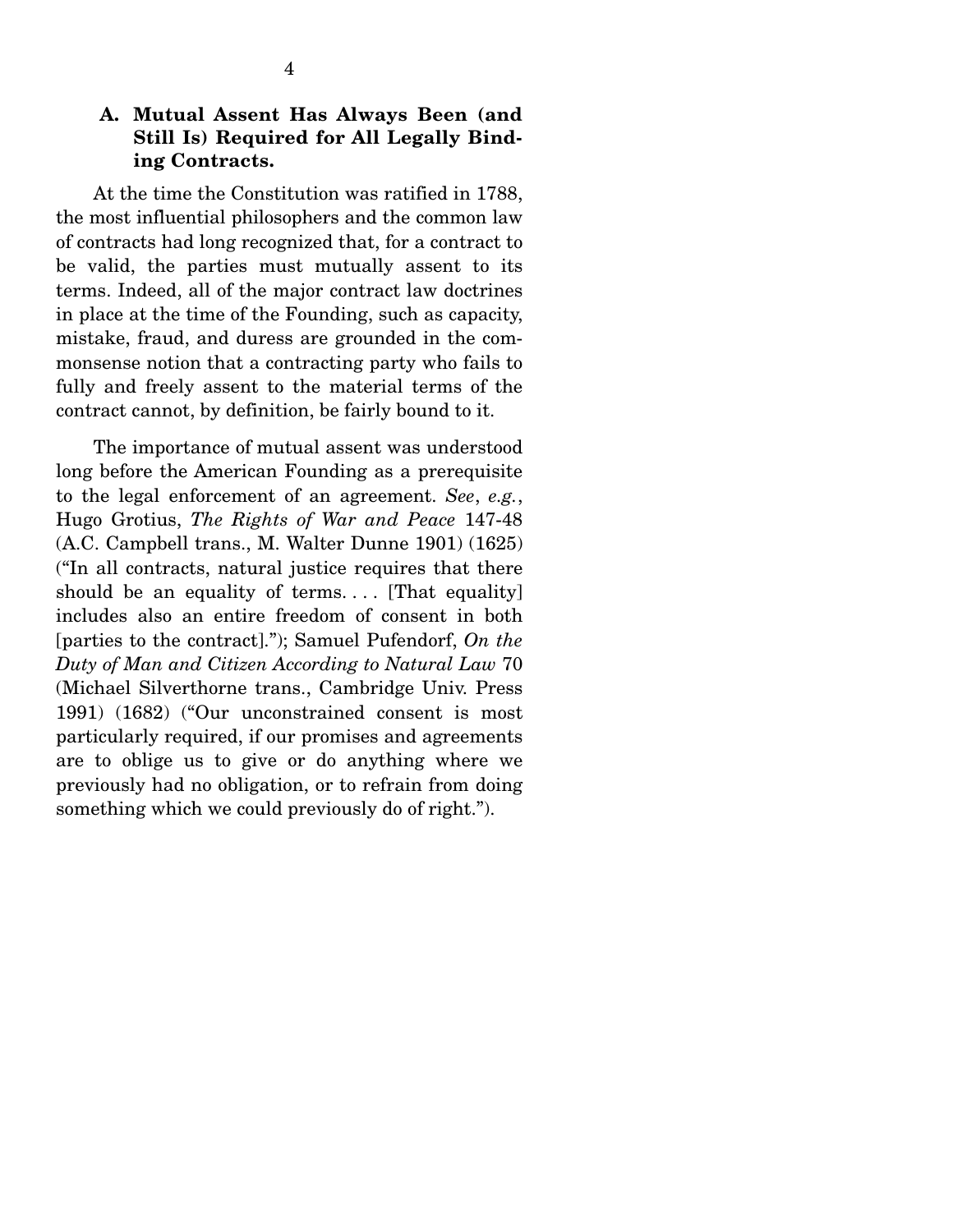The requirement of mutual assent was embraced by British common-law courts, and firmly entrenched by the time of the American Founding. *See*, *e.g.*, 1 H.T. Colebrooke, *Treatise on Obligations and Contracts* 2 (1818) ("An *agreement*, convention, compact, or accord, is the consent of two or more persons concurring to form, to modify, or to rescind an engagement between them. It is an aggregation of minds....") (footnote omitted); 1 John Joseph Powell, *Essay upon the Law of Contracts and Agreements* vii-viii (1796) ("That these things must coincide, is evident from the very nature and essence of a contract . . . [and] it is necessary that the party to be bound, shall have given his free assent to what is imposed upon him."); *R v. Gade*, (1796) 168 Eng. Rep. 467, 471 ("[T]his transfer is deficient, inasmuch as it was not accepted by the transferree [sic]; and all contracts require the mutual consent of the contracting parties."); *Manby v. Scott*, (1674) 86 Eng. Rep. 781, 783 ("For the first, every gift, contract, or bargain, is, or contains an agreement; for the contractor or bargainor wills, that the donee or bargainee shall have the things contracted for, and the other is content to take them; and so in every contract there is a mutual *assent* of their minds, which mutual assent is an agreement . . . .").

 After ratification of the Constitution, American courts continued to follow this common-law doctrine. *See*, *e.g.*, *Utley v. Donaldson*, 94 U.S. 29, 47 (1876) ("There can be no contract without the mutual assent of the parties. This is vital to its existence. There can be none where it is wanting."); *The Frances*, 12 U.S.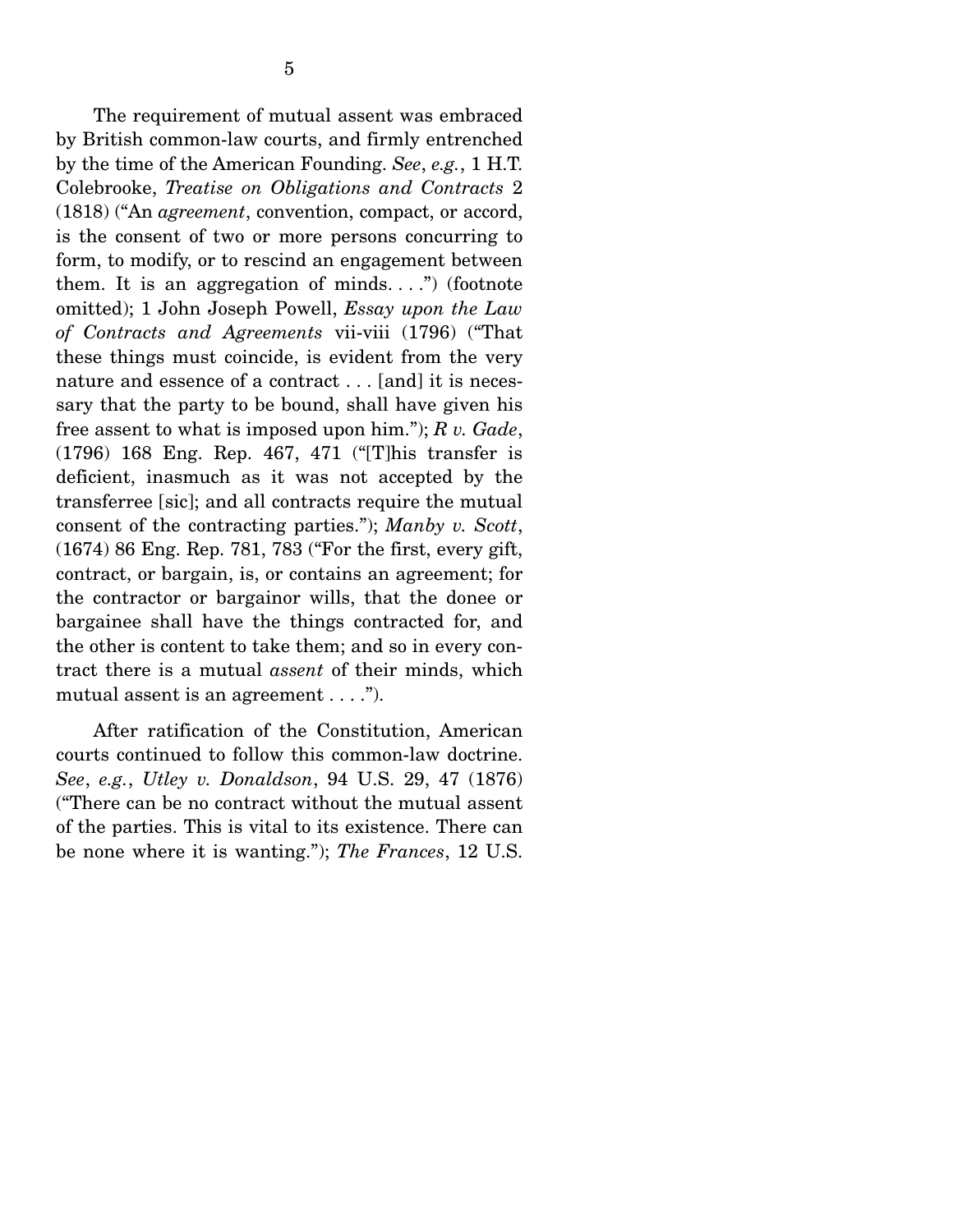(8 Cranch) 354, 357 (1814) ("It has been very truly urged for the captors, that to vest this property . . . a contract is necessary; and that to form a contract, the consent of two parties is indispensable. In this case, no such contract appears."); *Taylor v. Patrick*, 4 Ky. (1 Bibb) 168 (1808) ("Certain it is, that where the mind is . . . illegally and unjustly constrained, so as to prevent free volition, a contracting party cannot be said to have been willing to contract, or to have given his assent to the contract[.]"); *Smith v. Kemper*, 4 Mart. (o.s.) 409 (La. 1816) (declaring to be a principle of "incontrovertible truth and soundness . . . that no offer or proposition, tending to a contract, can be binding on the person proposing until the proposition be accepted; because there can exist no contract without the concurrence and simultaneous will of the contracting parties."); *Inhabitants of Stockbridge v. Inhabitants of West Stockbridge*, 14 Mass. (13 Tyng) 257, 260 (1817) ("To a contract of this species, as to every other contract, the consent of two minds is necessary."); *Bank of Newbern v. Pugh*, 8 N.C. 198, 206 (1820) ("an essential part of all contracts [is] the assent of both parties."); *Robinson v. Barfield*, 6 N.C. (2 Mur.) 391 (1818) ("[I]t is essential to the validity of every deed, that it be made *freely* and by persons laboring under no disability to contract: in other words, the party contracting must assent to the contract."); *Price v. Campbell*, 6 Va. (2 Call) 110 (1799) (noting that a "contract or agreement presupposes the consent of both [parties].").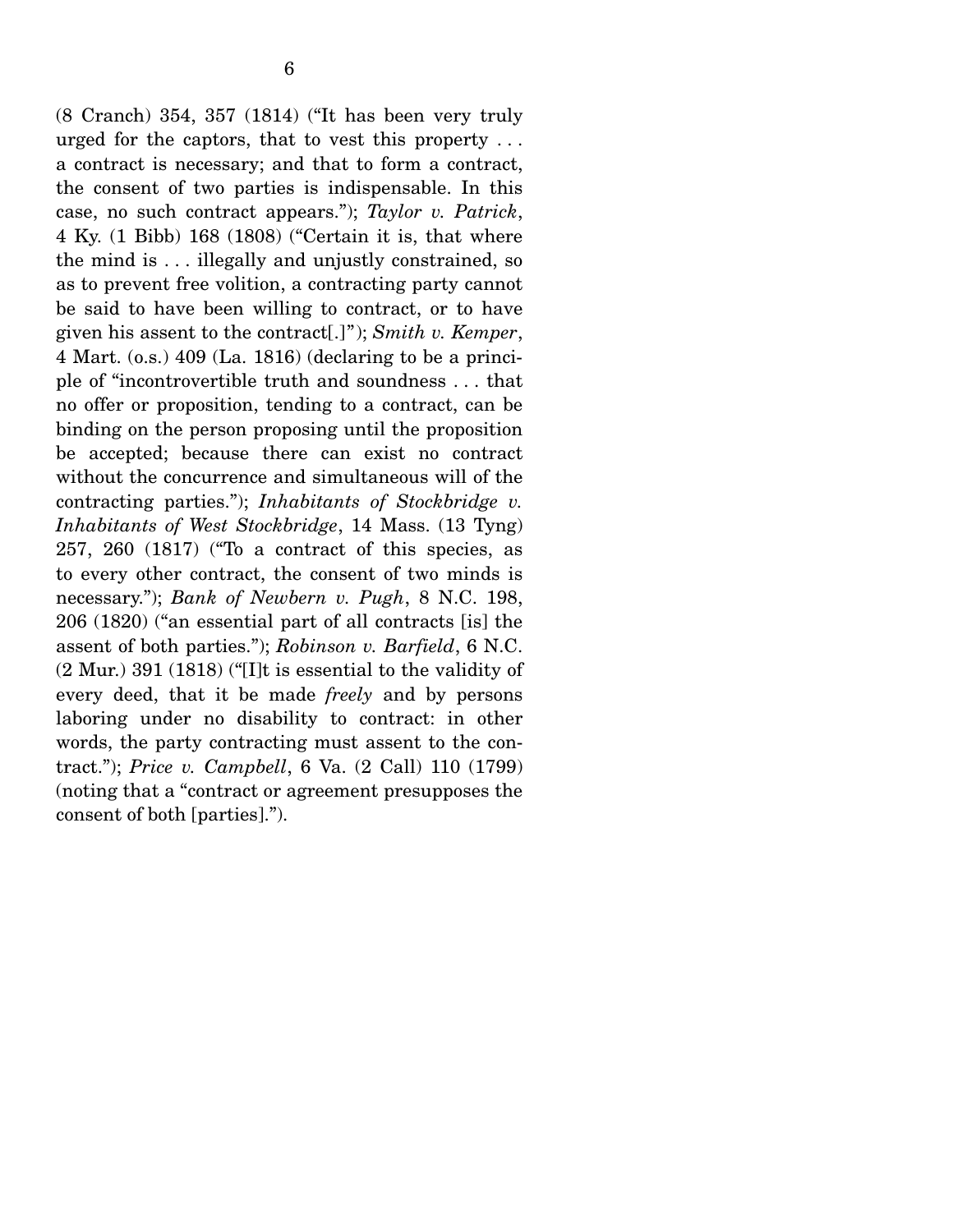The centrality of mutual assent is reinforced by various ancient doctrines that vitiate a contract's enforceability. For example, contracts can be avoided due to fraud, mistake, duress, and incapacity – all of which are grounded in a lack of meaningful consent by one of the parties. In the instance of incapacity – such as mental disability or minority – the individual's inherent inability to give meaningful consent renders his contracts invalid. *See*, *e.g.*, *Inhabitants of Middleborough v. Inhabitants of Rochester*, 12 Mass. (11 Tyng) 363, 365 (1815) (invalidating marriage contract with person "void of understanding, so as to be incapable of making a valid contract"); *Stones v. Keeling*, 9 Va. 143, 145 (1804) (noting that infancy or idiocy would make a marriage void due to "a want of power or capacity to consent to the contract."); 1 H.T. Colebrooke, *Treatise on Obligations and Contracts* 25- 26 (1818) ("Any person is *able to contract*, who has the free use of reason, to render him capable of giving consent, which is the essence of agreement. . . . Those who are by nature *incapable* of contracting, are infants, idiots, and insane persons, or any whose reason is, by disease or other cause, suspended . . . ."). *Cf. Arnold v. Hickman*, 20 Va. (6 Munf.) 15 (1817) (upholding contract because "assent to the contract, thus understood, was given when he was not disabled, from contracting, by intoxication or otherwise.").

 Similarly, a contract grounded in mistake is unenforceable against the mistaken party because the mistake renders their mutual assent illusory. *See*, *e.g.*, *Gardner v. Lane*, 94 Mass. (12 Allen) 39, 44 (1866)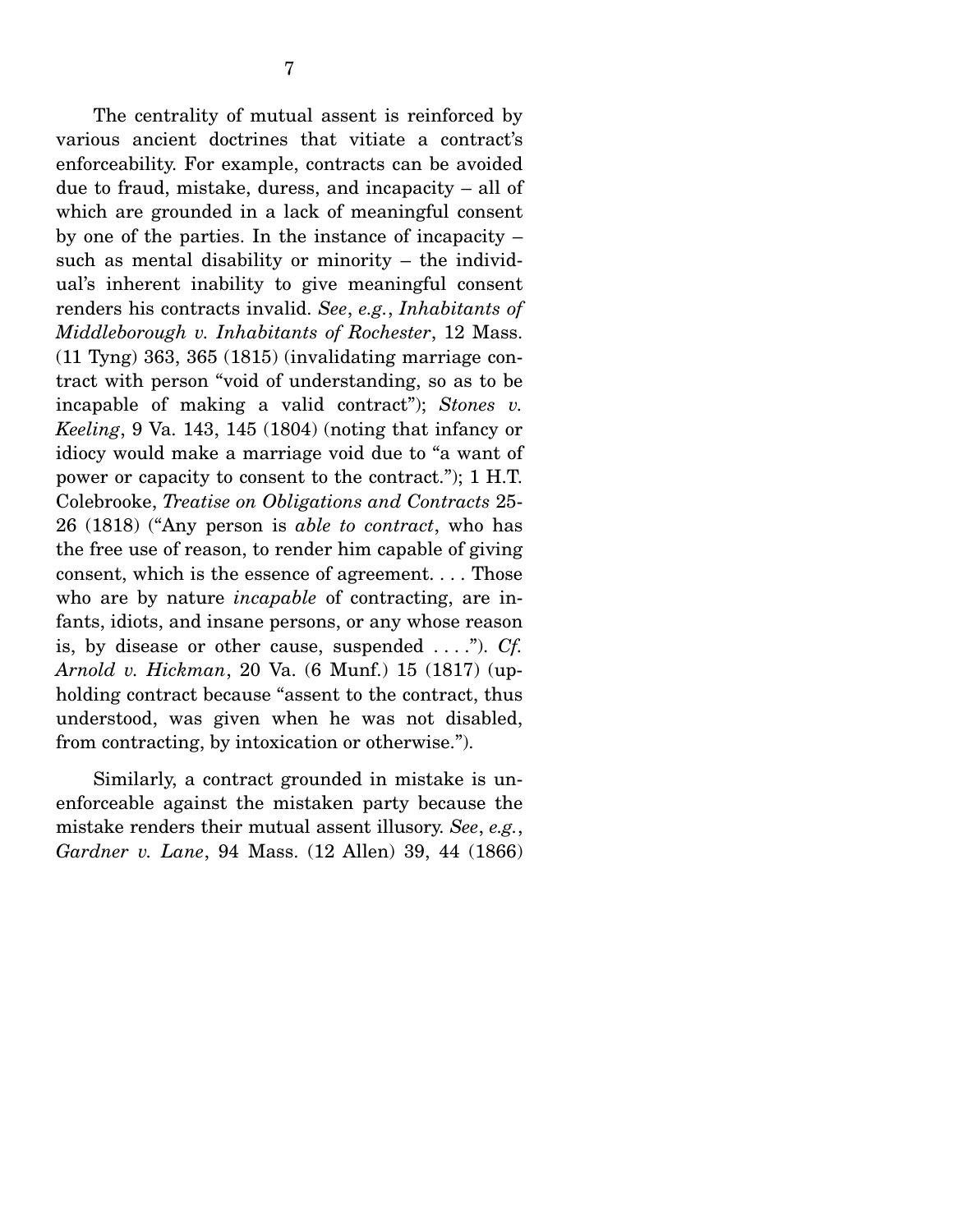("[I]t cannot be doubted that if under a contract of sale a delivery was made, through mistake, of an article different from that agreed upon by the parties, there would be no sale of the article delivered, and no property in it would pass, for the simple reason that the vendor had not agreed to sell nor the vendee to buy it. There would in fact be 'no contract between the parties in respect to the article actually furnished;' or, to express it in different words, when a material mistake occurs in respect to the nature of the subject matter of a sale, there is no mutual assent, and therefore the contract is void.") (citing *Story on Sales*, §§ 148, 458); *Williams v. Smith*, 2 Cai. 13 (N.Y. Sup. Ct. 1804) (Livingston, J., concurring) ("If neither of the parties know of a circumstance which subsequent events have discovered to be important, the contract is founded in *mutual error*, in which case the parties cannot be said to have assented to it."); Colebrooke, *supra*, at 47 ("If the mistake be respecting that, at which the person making the contract aimed, the agreement will be void; because his assent is founded on the ground of the matter being as supposed.").

**B. At the Time the Constitution Was Drafted and Ratified, It Was Widely Known and Accepted That** *Coercion* **Necessarily Renders Any Assent Invalid.** 

 As doctrines such as mistake and incapacity show, any individual who cannot give free, full, and knowing consent cannot be fairly characterized as having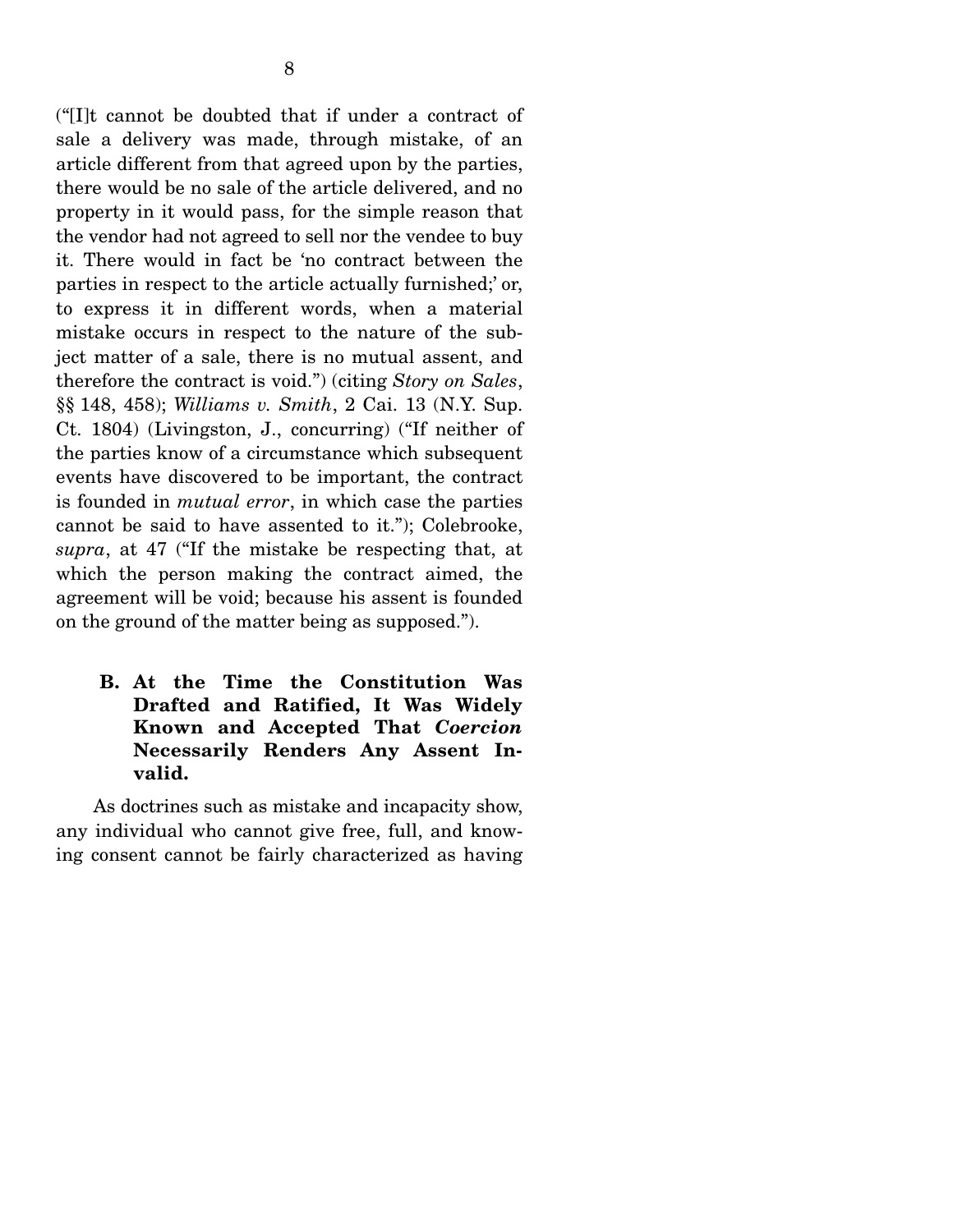assented to a contract. Mutual assent, in other words, presupposes that assent has been *freely given*.

 This was well known to the Founding generation and those who drafted and ratified the Constitution. In his influential 1809 multivolume treatise, *Essay Upon the Law of Contracts and Agreements*, John Joseph Powell observed that assent signifies the "free use" of the mind and moral power, making it "clear from the nature of its constitution; [that] one essential ingredient [of a contract is] 'that it is *entered into freely, of the parties' own accord.*'" 1 John Joseph Powell, *Essay Upon the Law of Contracts and Agreements* \*10, \*371 (1796) (emphasis added). Similarly, H.T. Colebrooke's 1818 *Treatise on Obligations and Contracts* declared,

A true assent implies the serious and *perfectly free use of power, both physical and moral, to give assentment*. This essential requisite is wanting in promises made in jest or compliment: or made in earnest, but under mistake and illusion; or under deception and delusion; *or in consequence of constraint and compulsion*.

Colebrooke, *supra*, at 45 (emphasis added). *See also* William W. Story, *A Treatise on the Law of Contracts Not Under Seal* 52 (1844) ("[Assent] should be mutual; it should be *without restraint*; it should be understandingly made and without error or mistake.") (emphasis added). Contracts made under "restraint" – i.e., not the product of a party's own free will – are inherently objectionable and unenforceable.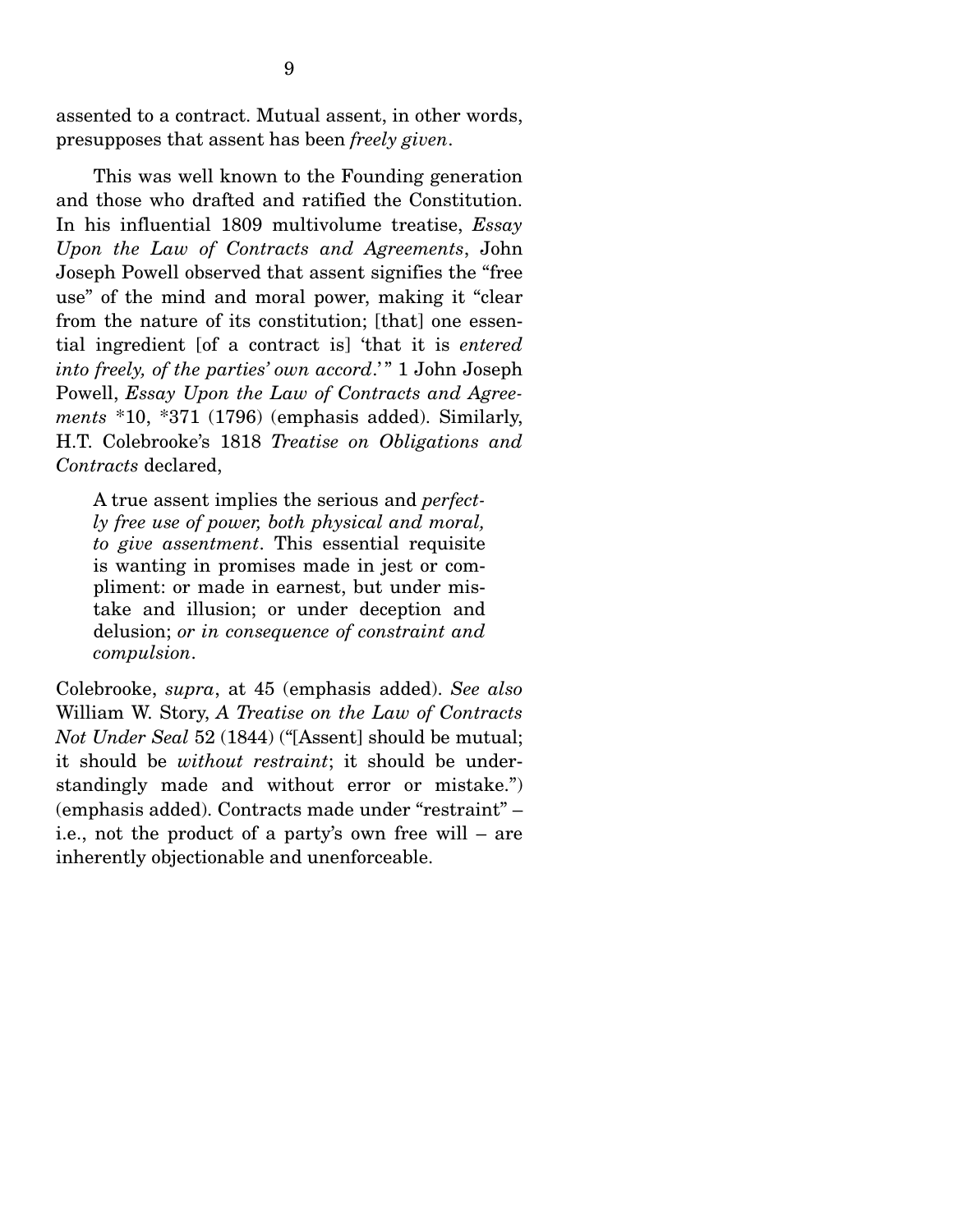The necessity of free will in contractual relations has deep philosophical roots, extending well before the ratification of the Constitution. The most influential natural rights philosophers – with whom the Founders were intimately familiar – understood that coerced contracts were inherently antithetical to respect for individuals and their inalienable rights. One of the most influential of those philosophers, Emmerich de Vattel, articulated the necessity of contractual freedom in 1758:

Men . . . *are perfectly free to buy or not buy a thing which is for sale*. . . . No man has any right . . . to sell what belongs to him to one who does not wish to buy. . . .

. . . .

By reason of the natural liberty which belongs to all men, it is for me to judge whether I have need of [things to buy] or if I am in a position to sell them to you. . . .

. . . .

[C]ommerce consists in the reciprocal purchase and sale of all sorts of commodities.

Emmerich de Vattel, *The Law of Nations or the Principles of Natural Law* 40-41 (Charles G. Fenwick trans., William S. Hein & Co. 1995) (1758) (emphasis added).

 Similarly, the widely read John Trenchard and Thomas Gordon, writing under the pseudonym "Cato," stated in 1721 that "Nothing is more certain, than that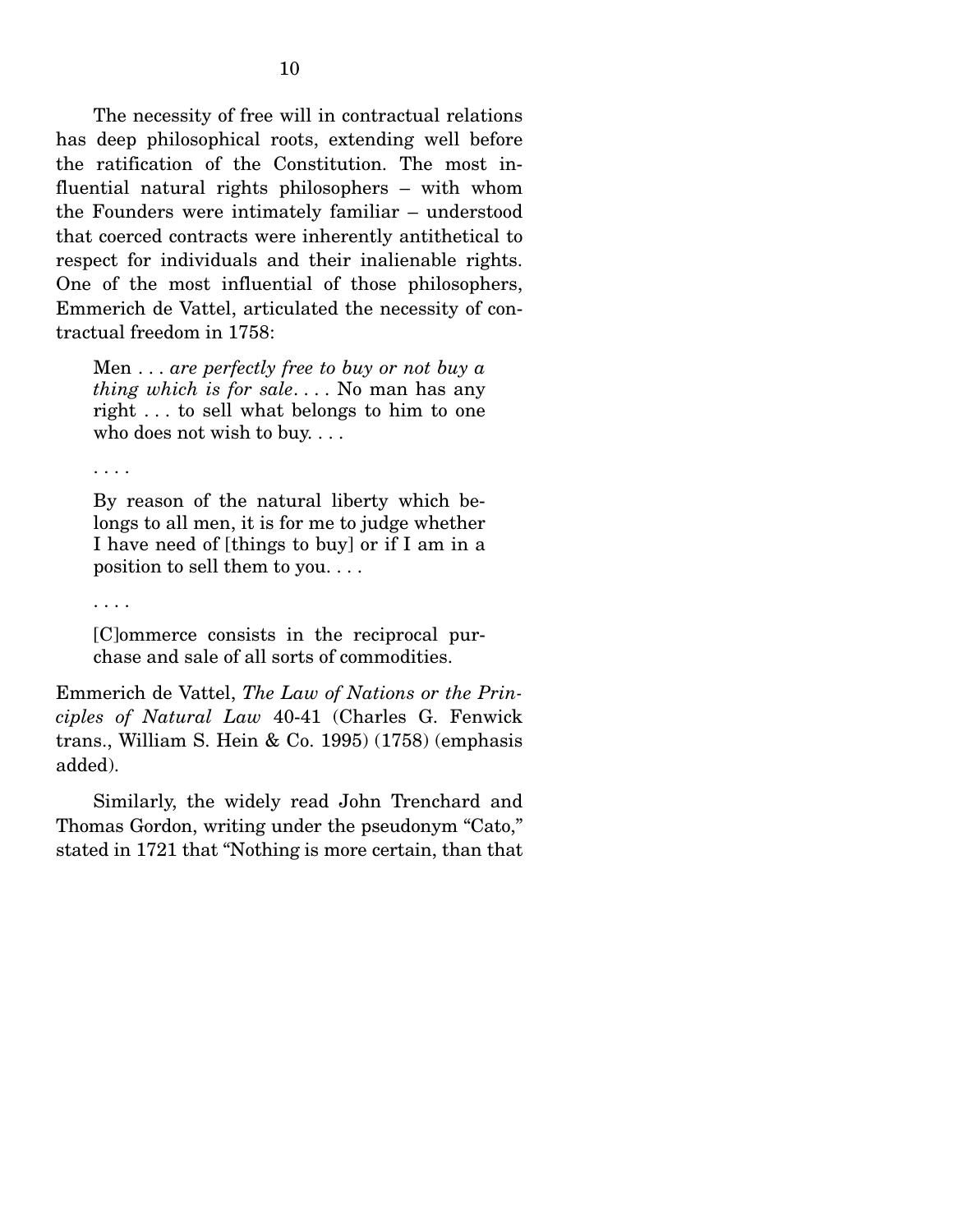*trade cannot be forced*; she is a coy and humourous dame, who must be won by flattery and allurements, and always flies force and power; . . . she cannot breathe in a tyrannical air. . . ." 1 John Trenchard & Thomas Gordon*, Cato's Letters: Or, Essays on Liberty, Civil and Religious, and Other Important Subjects* 442-43 (Ronald Hamowy ed., Liberty Fund 1995) (1721) (emphasis added).

 Founder James Wilson, who signed both the Declaration of Independence and the Constitution, likewise explained in his 1790-91 lectures on law that an intent to be bound cannot occur in the context of compulsion:

The common law is a law of liberty. The defendant *may plead, that he was compelled to execute the instrument*. He cannot, indeed, deny the execution of it; but he can state, in his plea, the circumstances of compulsion attending his execution; and these circumstances, if sufficient in law, and established in fact, will procure a decision in his favour, that, in such circumstances, *he did not bind himself*. . . . [But] if he executed it voluntarily; if he executed it knowingly; the law will pronounce, that he bound himself. *This has been the regular course of the law during time immemorial – a course, uninterrupted and unrepealed*. In the municipal law of England, therefore, the doctrine is established – that a man can bind himself. This doctrine is established by strict legal inference from the principles and the practice of the common law.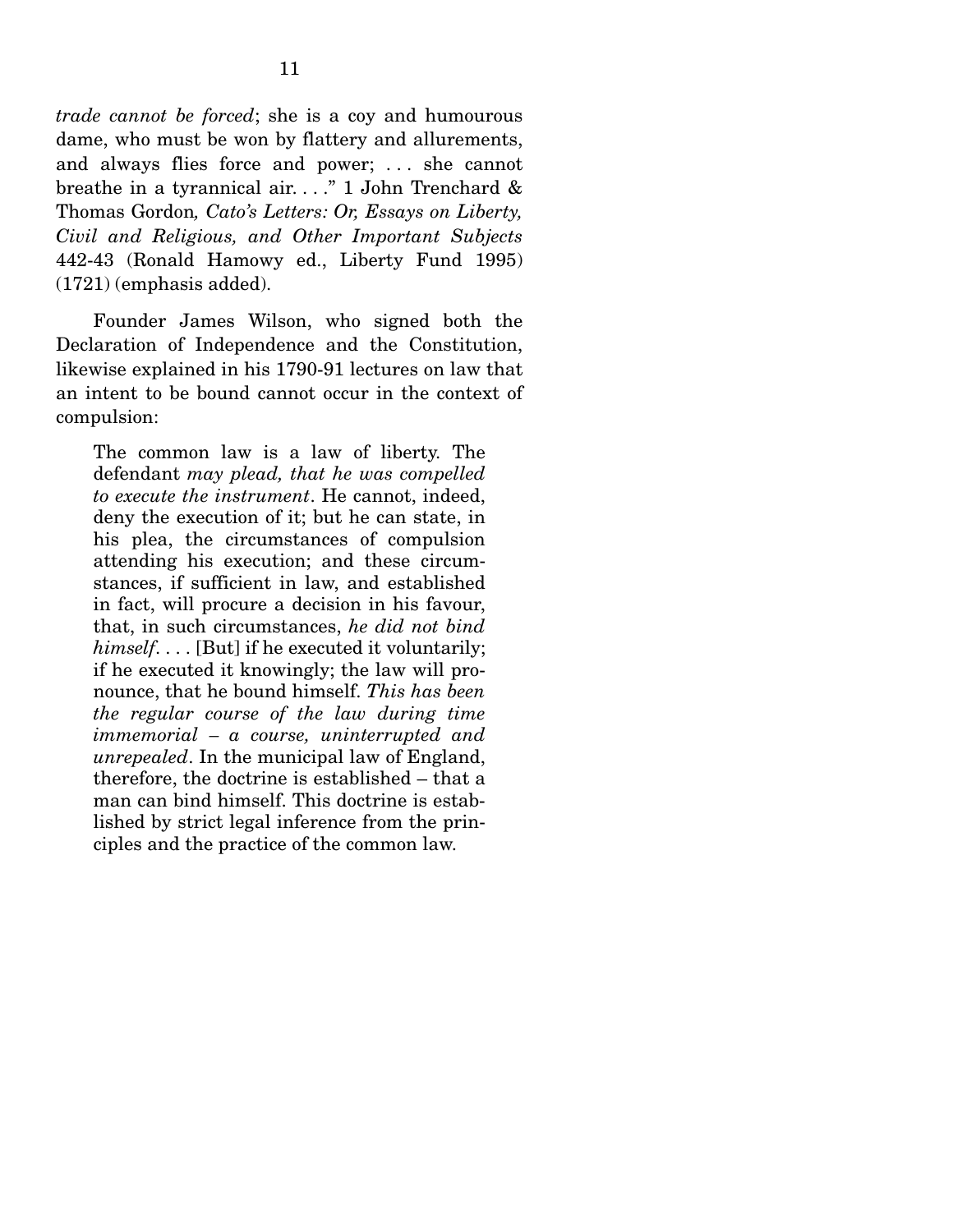James Wilson, *Lectures on Law*, *in* 1 *The Works of James Wilson* 190 (Robert Green McCloskey ed., Belknap Press 1967) (1790-91). Wilson thus made it clear that, though a man could legally bind himself via contract, the "immemorial . . . uninterrupted and unrepealed" understanding of Anglo-American law was that compelled contracts were not binding.

 Equally important to this early philosophical understanding are the deeply entrenched common-law doctrines of fraud and duress, which are grounded in the same fundamental logic: Contracts cannot be coerced. Fraud is a valid defense to the enforcement of a contract because the fraud prevents the innocent party from acquiring information required for mutual assent, thereby effectively coercing her into a contract she did not intend to make. *See*, *e.g.*, *Field v. Harrison*, Wythe 273 (Va. High Ch. 1794) (fraud vitiates consent); Colebrooke, *supra*, at 51 ("There can be no true consent, when the words or writings, by which the assent is said to be expressed, are drawn from either of the parties *by fraud*.").

 Similarly, a contract procured by duress is unenforceable because a person who is forced to enter into a contract cannot, by definition, be said to freely consent to that contract. William W. Story, *A Treatise on the Law of Contracts Not Under Seal* 57 (1844) ("The assent however must not only be mutual, but it must be freely and voluntarily given in order to create a valid contract. Compulsion or duress will therefore avoid any agreement."); *Jackson v. Kniffen*, 2 Johns. 31, 34 (N.Y. Sup. Ct. 1806) ("[I]t is essential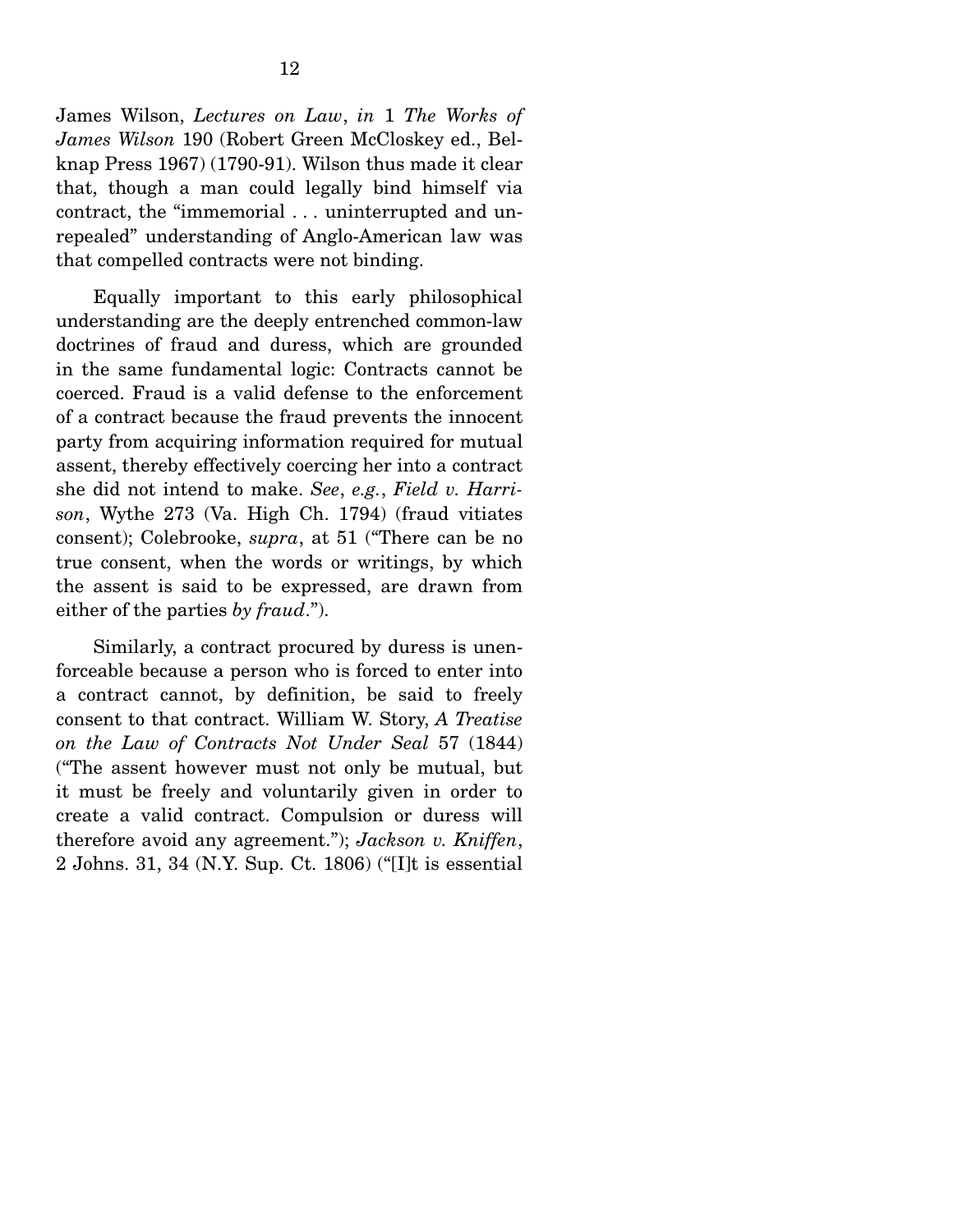to the validity of every deed that the party making it be free from restraints, and not under duress.") (citations omitted). As the Constitutional Court of Appeals of South Carolina acknowledged in 1799,

So cautiously does the law watch over all contracts, that *it will not permit any to be binding but such as are made by persons perfectly free, and at full liberty to make or refuse such contracts*, and that not only with respect to their persons, but in regard to their goods and chattels also. *Contracts to be binding must not be made under any restraint or fear of their persons, otherwise they are void* . . . .

*Collins v. Westbury*, 2 S.C.L. (2 Bay) 211 (S.C. Const. Ct. App. 1799) (emphasis altered).

## **C. This Court's Early Decisions Recognized the Centrality of Mutual Assent to Commercial Relations.**

 The centrality of mutual assent – and its concomitant prohibition on coerced contracts – was recognized in this Court's early case law involving the mandatory posting of bonds with the federal government. In *United States v. Tingey*, 30 U.S. (5 Pet.) 115 (1831), for example, the Court was asked to consider the validity of a bond entered into by a Navy purser, an officer charged with disbursing money. Pursuant to its powers to regulate the Navy, *see* U.S. Const. art. I, § 8 (giving Congress the power to "provide and maintain a Navy" and to "make Rules for the Government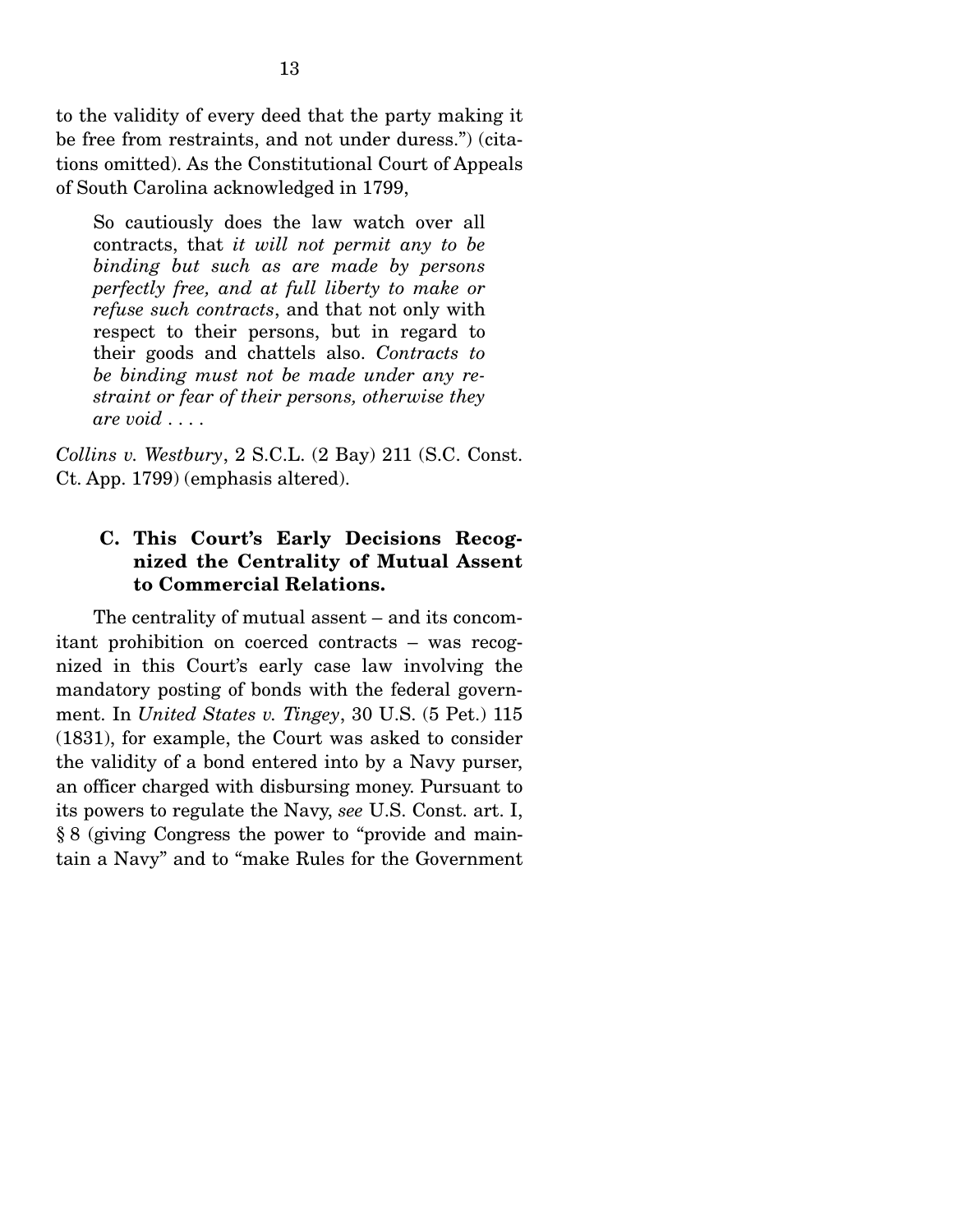and Regulation of the land and naval Forces"), Congress had passed a statute requiring Navy pursers to execute a bond for security of U.S. funds.

 The Court's earlier decision in *Speake v. United States*, 13 U.S. (9 Cranch) 28 (1815), had endorsed the federal government's power to impose bonds in its own contractual relationships, so long as there was antecedent statutory authorization for the bond. The court reasoned that individuals contracting with the government *after* the enactment of such a statute had *voluntarily assented* to such contractual (bond) obligations as a condition of their doing business with the government. As such, the bond could not be characterized as compelled. *Id.* at 35. In *Tingey*, by contrast, the bond statute did not authorize the type of bond entered into, leading the Court to conclude that the bond was "extorted . . . contrary to the statute . . . as the condition of . . . remaining in the office of purser, and receiving its emoluments." *Tingey*, 30 U.S. (5 Pet.) at 129. Accordingly, the Court declared that "[t]here is no pretence then to say that it was a bond voluntarily given" because it "was demanded of the party, upon the peril of losing his office; it was extorted under colour of office, against the requisitions of the statute." *Id.*

 The facts in the case at bar are analogous to those in *Tingey*. Here, as there, the government is compelling individuals to enter into contractual relations under threat of penalty. In both cases, the targeted individuals have not freely and voluntarily assented to such a contractual relationship. As such, the contract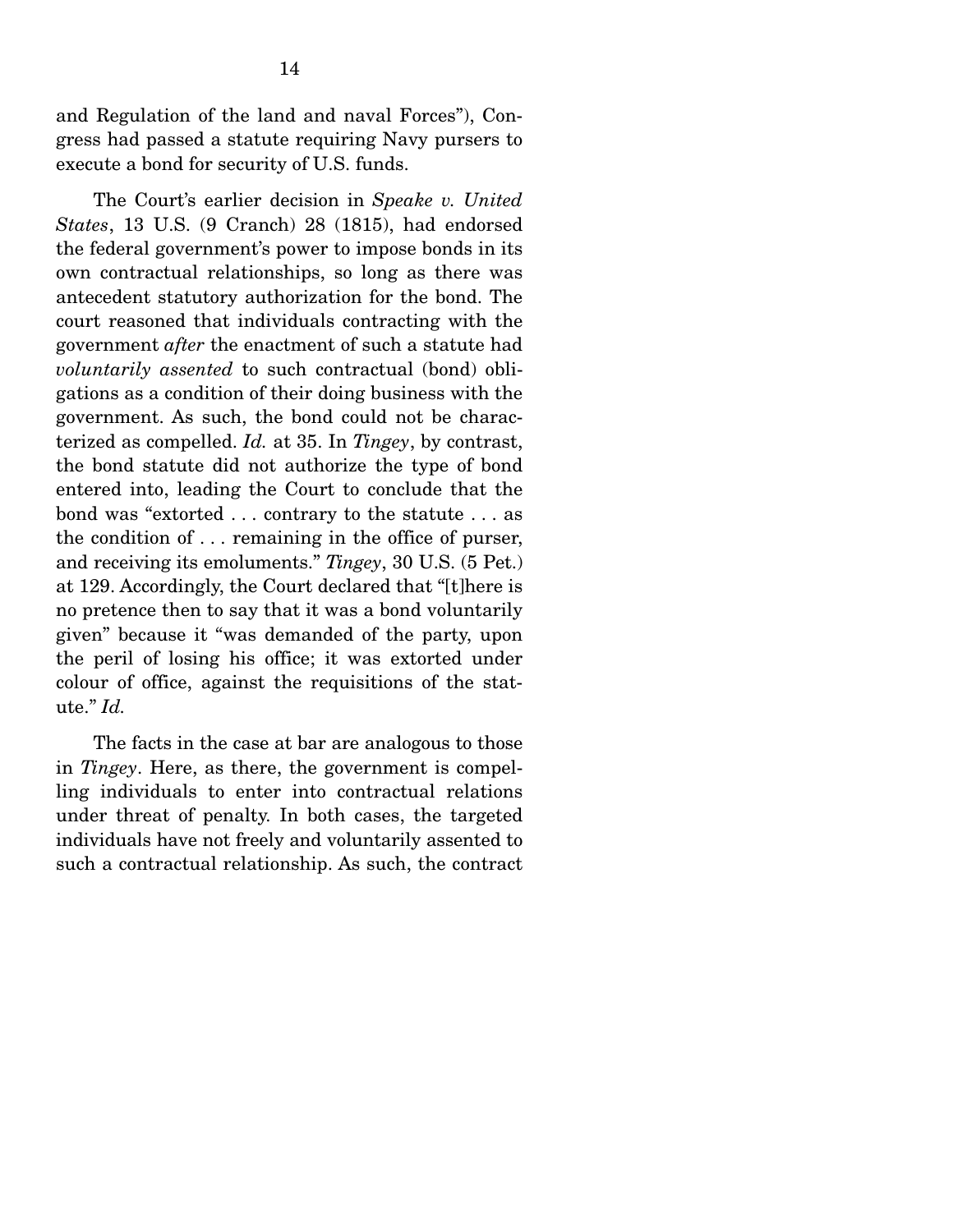cannot be legally enforceable; it is being "extorted" by the federal government upon threat of punishment. If such extortion is unacceptable when the federal government acts as an employer – as it did in *Tingey* – it is even more unacceptable when the government acts upon the broader citizenry. In either instance, an extorted contractual relationship is contrary to hundreds of years of understandings about the very nature of legally valid contracts.

 The necessary implication from the longstanding conception of contract law recognized by the Founding generation and this Court in *Tingey* is that legally binding contracts cannot, by definition, be coerced. Yet that is exactly what the individual mandate does – it forces individuals to enter into lifelong contractual relations with a health insurance company. The individual mandate thus stands against over two centuries' worth of understandings about the core premise of contract law. As the next section shows, the mandate also stands against this Court's understanding of the commerce power.

## **II. THE INDIVIDUAL MANDATE ERASES THE DISTINCTION, LONG ACKNOWL-EDGED BY THIS COURT, BETWEEN THE POWER TO REGULATE COMMERCE AND THE POWER TO COMPEL IT.**

 This Court's prior decisions, both constitutional and statutory, have embraced the longstanding Anglo-American tradition of mutual assent and the idea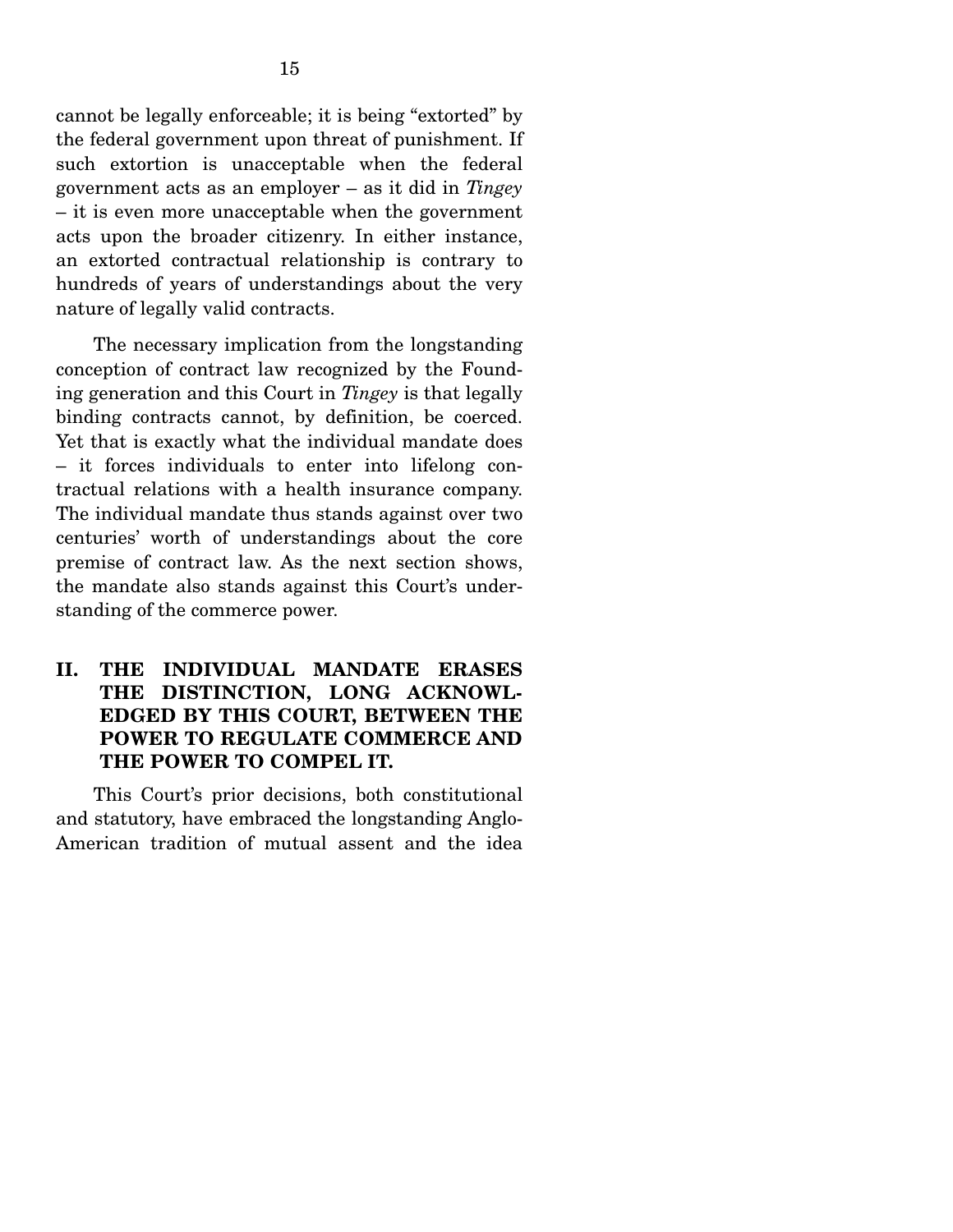that coercing parties to engage in commerce is antithetical to valid contractual and commercial relations.

 Thus, in its Commerce Clause cases, the Court has been careful to distinguish between permissible regulations of commerce and impermissible compulsion. In its Tenth Amendment cases the Court has recognized the flip side of this proposition: Congress lacks the power to force States, and, by implication, the people, to take title to goods against their will. Following the same principle, the Court has refused to interpret the term "commerce" in statutes enacted under the commerce power to include involuntary commercial relationships, or to permit compelled contractual relationships such as mergers or bonds.

 In short, as broad as this Court has construed Congress's enumerated powers, it has never interpreted Congress's power to regulate interstate commerce as a power to compel individuals who had not already freely chosen to do business in interstate commerce or otherwise enter into commercial or contractual relationships.

 The individual mandate crosses this line. As this section demonstrates, it is contrary not only to hundreds of years of understandings about the nature of contractual relations, but also to this Court's decisions interpreting Congress's enumerated powers and the term "commerce" in federal statutes. The Court's repeated recognition of the difference between regulation and coercion should be viewed as an alarm bell,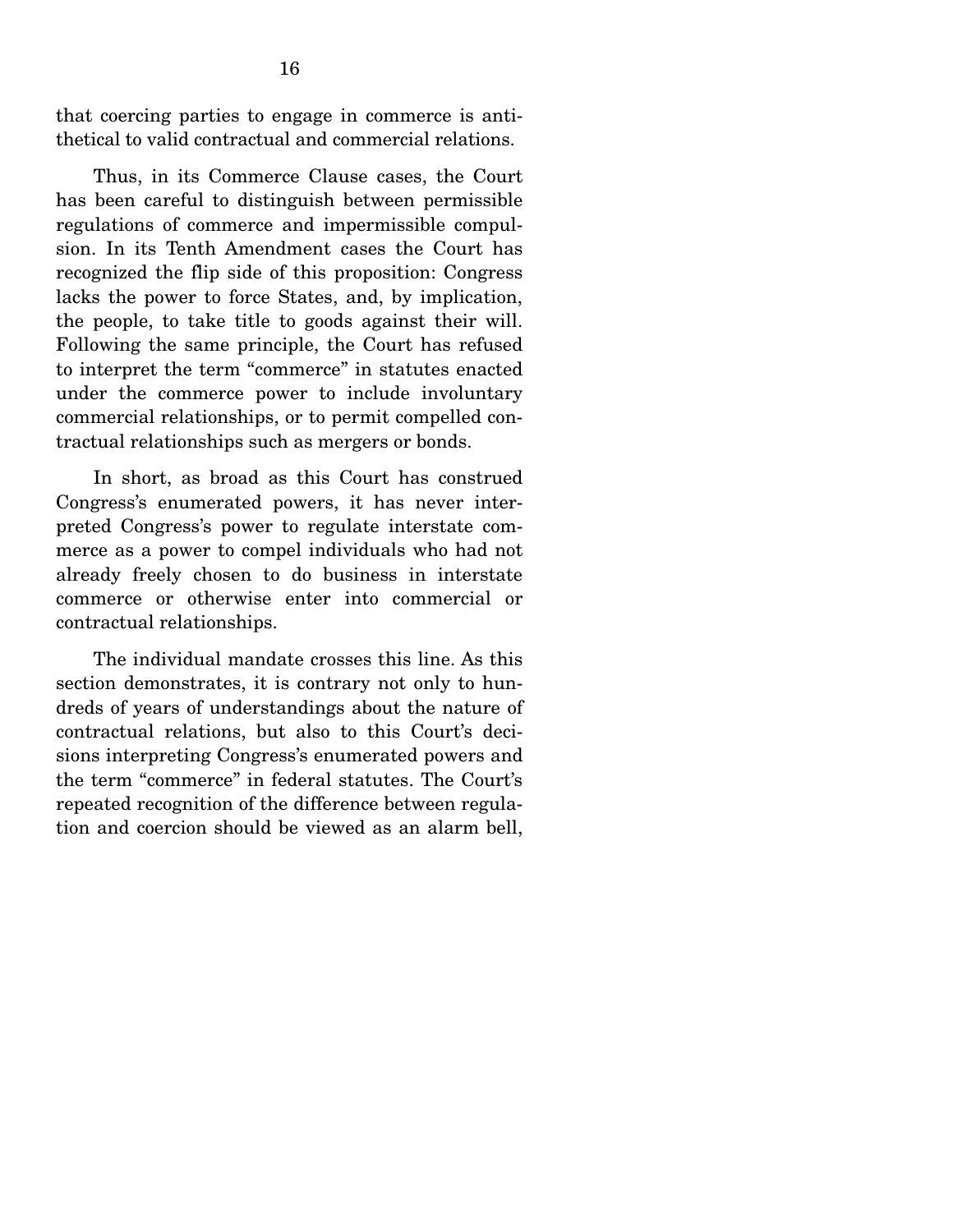warning of the broader ramifications inherent in a constitutional case such as this.

## **A. This Court Has Recognized the Distinction Between the Power to Regulate and the Power to Compel in Decisions Interpreting the Commerce Clause.**

 This Court explicitly observed the critical distinction between the power to regulate commerce and the power to compel it in *National Labor Relations Board v. Jones and Laughlin Steel Corp.*, 301 U.S. 1 (1937). As the Court noted, the National Labor Relations Act (NLRA) "does *not compel agreements* between employers and employees. It does *not compel an agreement whatever*. It does not prevent the employer from refusing to make a collective contract and hiring individuals on whatever terms the employer may by unilateral action determine." *Id.* at 45 (internal quotation marks omitted) (emphasis added).

 The *Jones and Laughlin* Court was careful to note that the NLRA did not compel parties to enter into contracts, observing that the "theory of the Act is that free opportunity for negotiation with accredited representatives of employees is likely to promote industrial peace and may bring about the adjustments and agreements *which the Act in itself does not compel*." *Id.* (emphasis added). Because the Act did not compel employers and employees to reach any agreements – but instead to negotiate in good faith – the *Jones and Laughlin* Court was comfortable upholding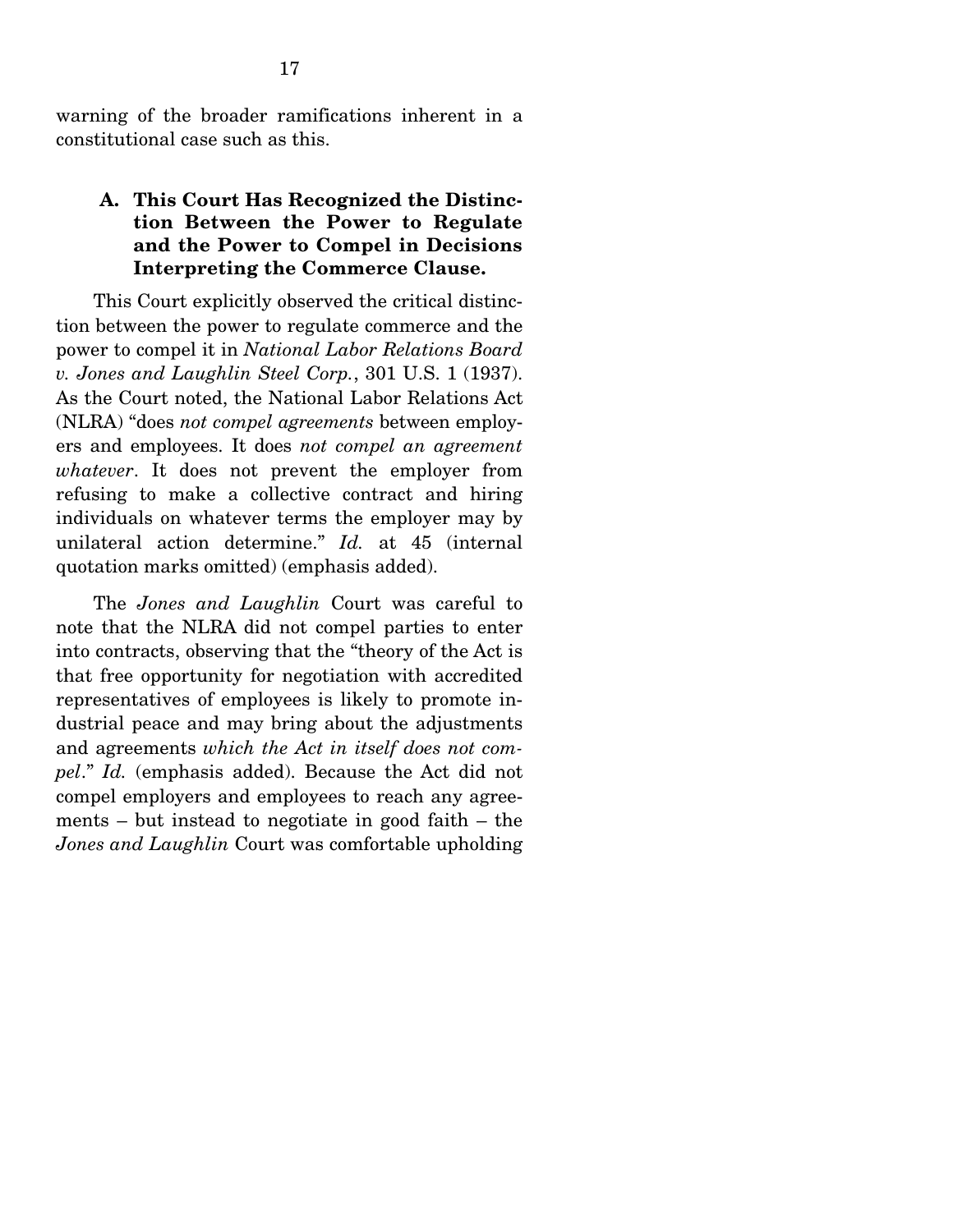the law as a valid exercise of the power to "regulate" commerce.

 This Court similarly recognized the crucial distinction between regulation and compulsion in *New York v. United States*, 505 U.S. 144 (1992). In *New York*, the Court invalidated a portion of the Low-Level Radioactive Waste Policy Amendments Act of 1985, a law grounded in the commerce power. Specifically, the Court ruled unconstitutional a portion of the Act that compelled states to "take title" to low-level radioactive waste in certain situations. As the Court noted, "[W]hile Congress has substantial power under the Constitution to encourage the States to provide for the disposal of the radioactive waste generated within their borders, the Constitution does not confer upon Congress the ability simply to *compel* the States to do so." *Id.* at 149 (emphasis added). Elaborating, the Court stated:

[T]he Constitution would not permit Congress simply to transfer radioactive waste from generators to state governments. Such a forced transfer, standing alone, would in principle be no different than a *congressionally compelled subsidy from state governments to radioactive waste producers*. The same is true of the provision requiring the States to become liable for the generators' damages. Standing alone, this provision would be indistinguishable from an Act of Congress directing the States to assume the liabilities of certain state residents. Either type of federal action would "commandeer" state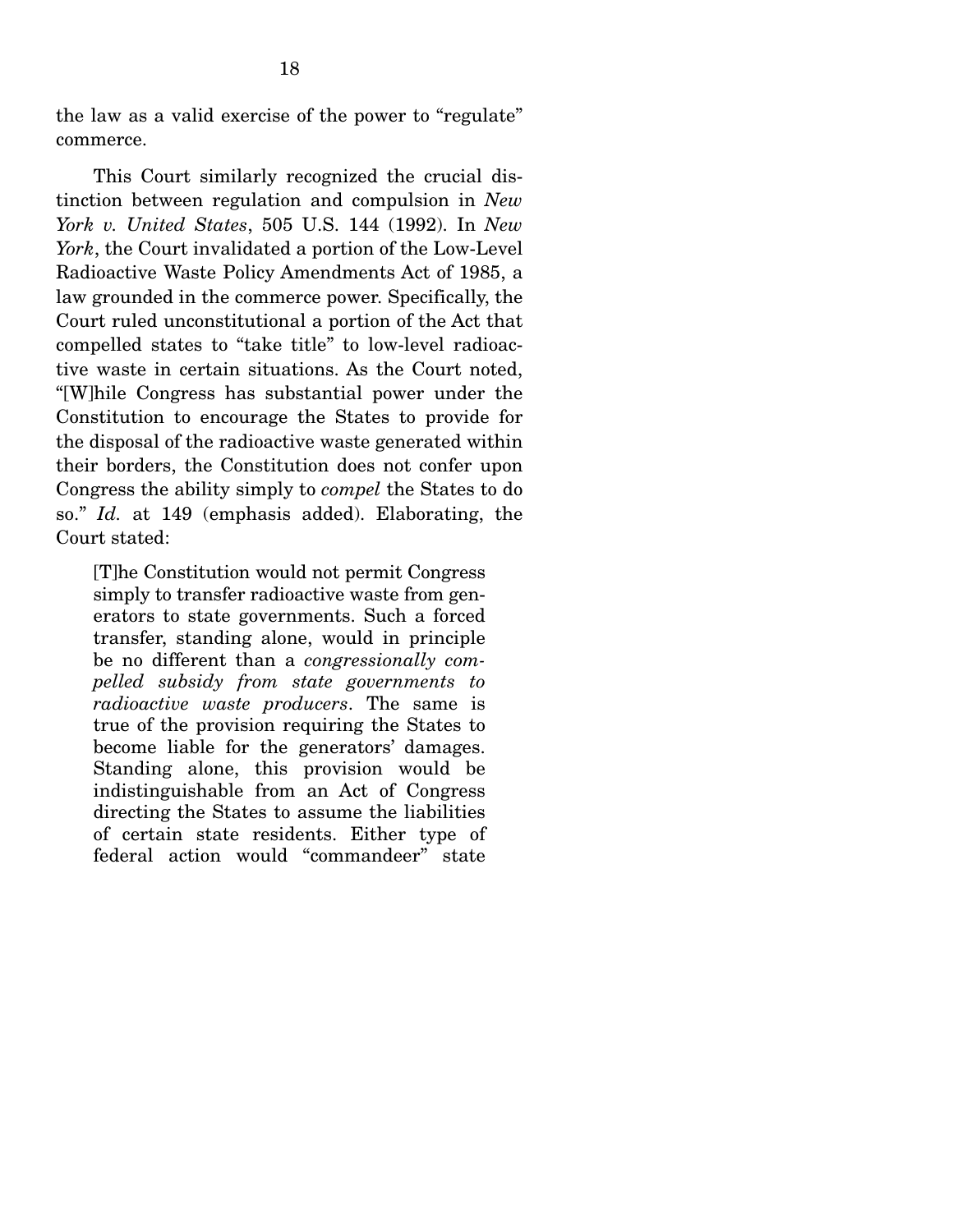governments into the service of federal regulatory purposes, and would for this reason be inconsistent with the Constitution's division of authority between federal and state governments.

#### *Id.* at 175-76 (emphasis added).

*New York* thus became known as establishing an "anti-commandeering principle" by which Congress could not force state legislative or executive officials to carry out a federal regulatory program. Although the case is principally understood as a Tenth Amendment case, the majority was careful to emphasize that enforcing limits on the commerce power versus preserving the reserved powers of the states via the Tenth Amendment were but "mirror images of each other." *Id*. at 155-56 ("If a power is delegated to Congress in the Constitution, the Tenth Amendment expressly disclaims any reservation of that power to the States; if a power is an attribute of state sovereignty reserved by the Tenth Amendment, it is necessarily a power the Constitution has not conferred on Congress."). *Accord Jones and Laughlin*, 301 U.S. at 37 ("Undoubtedly the scope of [the commerce] power must be considered in the light of our dual system of government and may not be extended so as to embrace effects upon interstate commerce so indirect and remote that to embrace them, in view of our complex society, would effectively obliterate the distinction between what is national and what is local and create a completely centralized government.").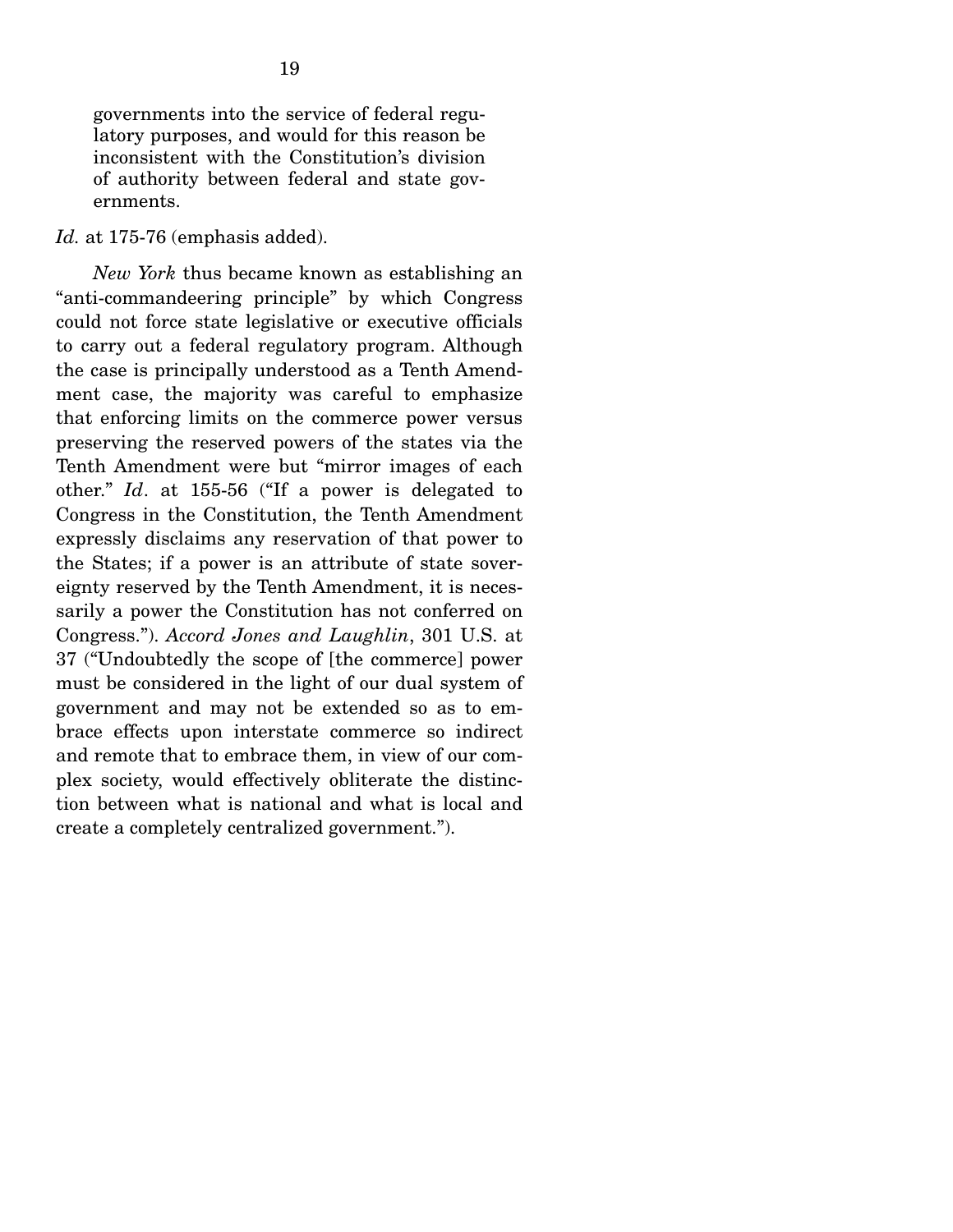Logically, then, the anti-commandeering principle must define the limits of the commerce power as well. That is, if the Tenth Amendment does not permit Congress to compel a state to take title to radioactive waste, then the Commerce Clause must not delegate that power to Congress. Yet the commerce power undoubtedly allows Congress to regulate interstate commerce in radioactive waste. It follows that the power to *regulate* commerce does not include the power to *compel* a party to take title to goods or services against its will. Much like the individual mandate, the take-title provision in *New York* sought to compel states to acquire a product they did not want, leading the Court to conclude that the Tenth Amendment – and, by implication, the Commerce Clause – did not permit such compulsory commercial transactions.

 Although the take-title provision at issue in *New York* operated on the states, rather than individuals, the distinction between regulation and compulsion must apply as much when Congress is attempting to compel individuals to purchase a product as it does when Congress attempts to compel states to do so. The Tenth Amendment states that "The powers not delegated to the United States by the Constitution, nor prohibited by it to the States, are reserved to the States respectively, *or to the people*." U.S. Const. amend. X (emphasis added). If it is beyond Congress's authority to "commandeer" the States by compelling them to take title to radioactive waste, then it must likewise be beyond Congress's power to "commandeer" the people, by requiring them to purchase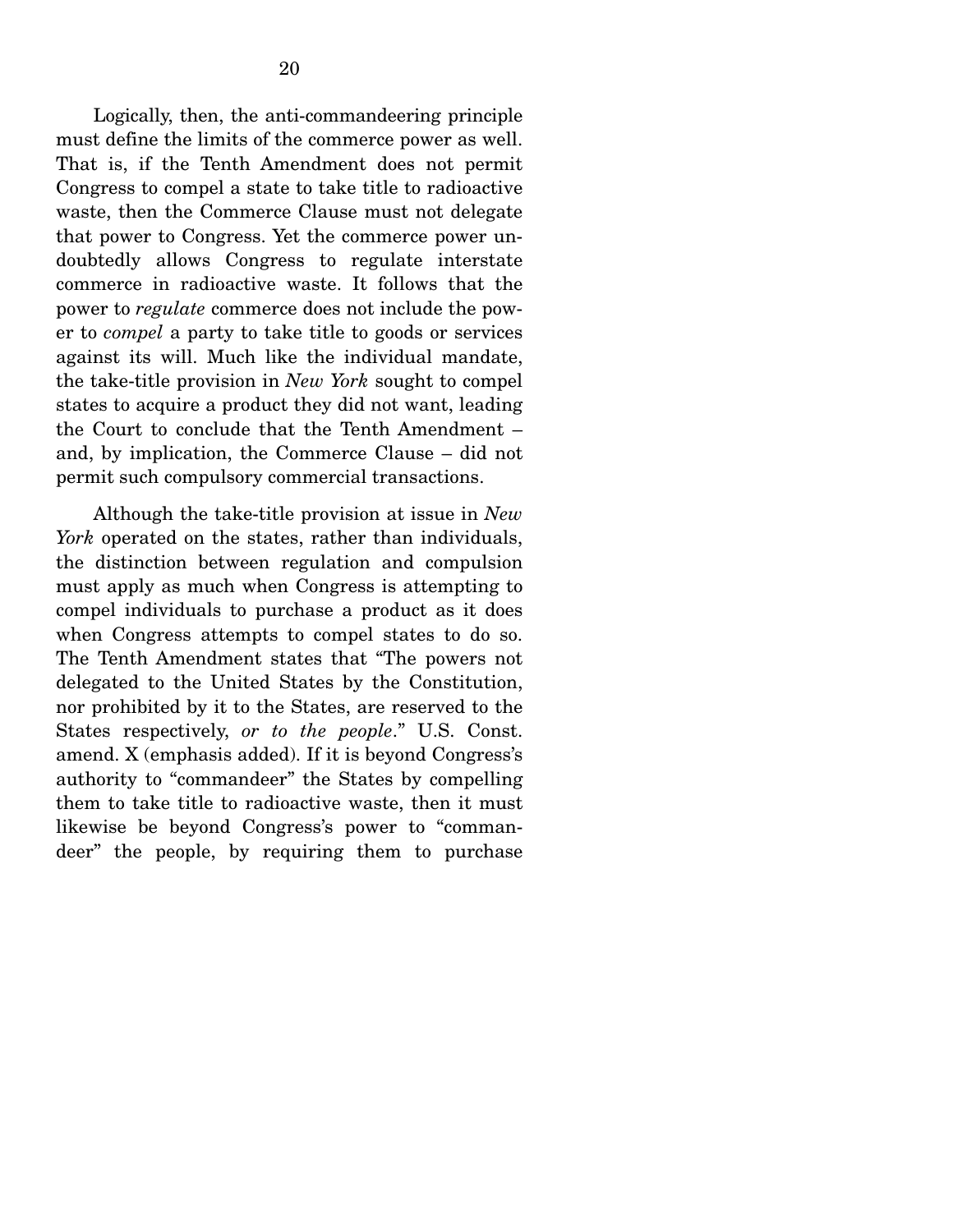insurance. *See*, *e.g.*, Randy E. Barnett, *Commandeering the People: Why the Health Insurance Mandate Is Unconstitutional*, 5 N.Y.U. J.L. & Liberty 581, 626-27 (2010).

 Indeed, in *Bond v. United States*, 131 S. Ct. 2355 (2011), this Court unanimously acknowledged that the purpose of the Tenth Amendment and the federal system of government that it preserves is to protect individual liberty, not simply state sovereignty. As the Court stated, "By denying any one government complete jurisdiction over all the concerns of public life, federalism protects the liberty of the individual from arbitrary power. When government acts in excess of its lawful powers, that liberty is at stake." *Id.* at 2364 (internal citation omitted). *Accord New York*, 505 U.S. at 181 ("[T]he Constitution divides authority between federal and state governments for the protection of individuals. State sovereignty is not just an end in itself: Rather, federalism secures to citizens the liberties that derive from the diffusion of sovereign power.") (internal quotation marks and citation omitted).

 The Founders understood this point. As James Wilson stated in his *Lectures on Law* in 1790, "The dread and redoubtable sovereign, when traced to his ultimate and genuine source, has been found, as he ought to have been found, in the free and independent man." James Wilson, *Lectures on Law*, *in* 1 *The Works of James Wilson* 81 (Robert Green McCloskey ed., Belknap Press 1967) (1790-91). *See also* Elizabeth Price Foley, *Liberty for All: Reclaiming Individual Privacy in a New Era of Public Morality* 9-15 (Yale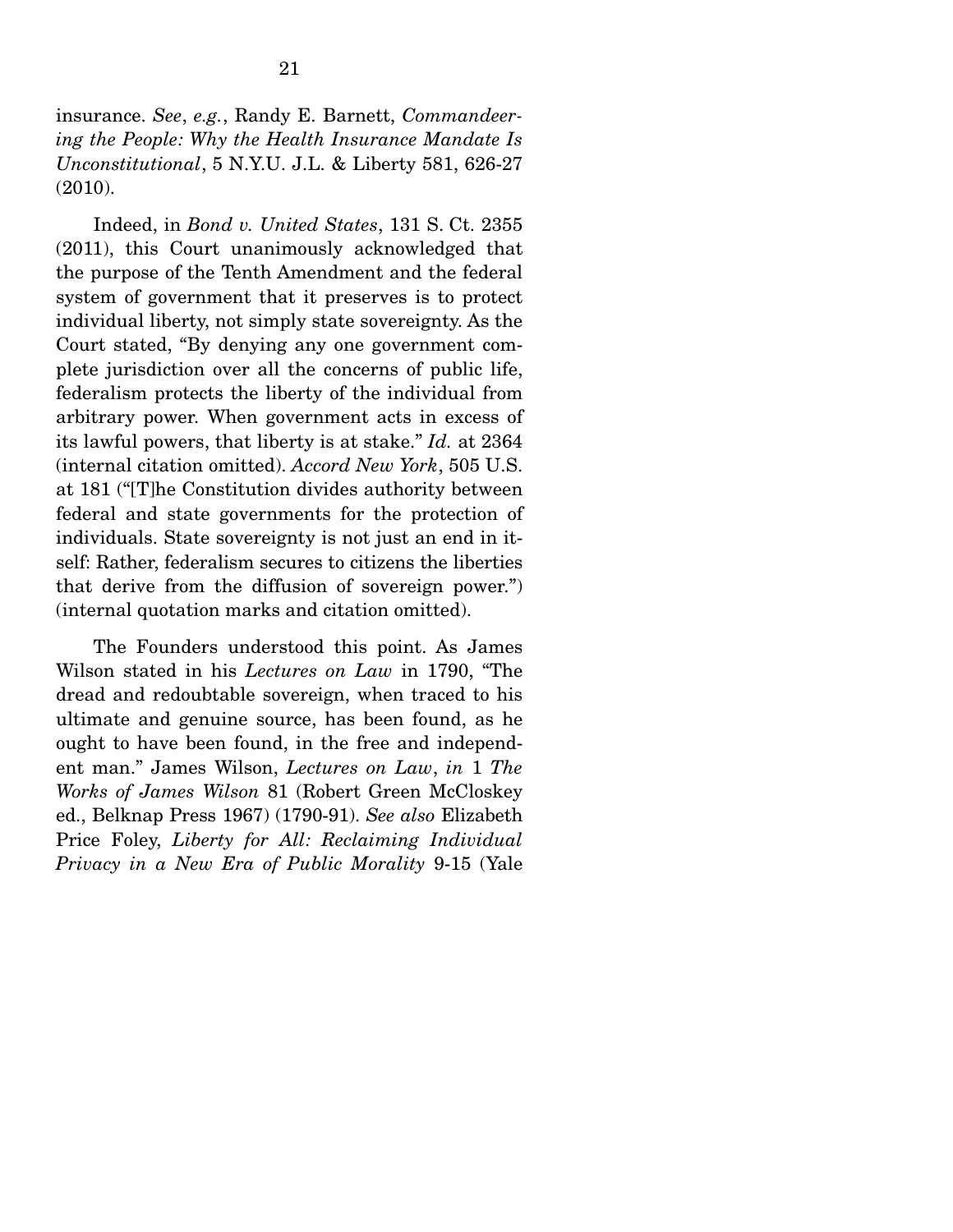Univ. Press 2006) (discussing the nature of popular sovereignty under the American constitutional structure). One aspect of the liberty that such free and independent men of the time enjoyed was the liberty to enter into commercial arrangements and transactions by one's own consent. As an influential contract law treatise by H. T. Colebrooke, published in 1818, noted:

[F]orce, whether used, or barely threatened, lays a necessity on a man contrary to his will. So that *it is in appearance, only, that a man forced or menaced gives assent*. The engagement is vitiated by the force put upon his will.... Because all undue force or menace, which obliges men, contrary to their inclination, to give their assent, which else they would not do, *takes away that liberty which is essential to a valid engagement* . . . .

1 H.T. Colebrooke, *Treatise on Obligations and Contracts* 49 (1818) (emphasis added).

 In sum, this Court has recognized the cardinal distinction between the power to regulate and the power to compel<sup>2</sup> and that compelling commercial

<sup>&</sup>lt;sup>2</sup> This Court's recognition of the distinction between the power to regulate and the power to compel is not altered by its decisions in *Heart of Atlanta Motel, Inc. v. United States*, 379 U.S. 241 (1964), and *Katzenbach v. McClung*, 379 U.S. 294 (1964). Both cases involved the validity, under the Commerce Clause, of Title II of the Civil Rights Act (CRA) of 1964, which prohibited "discrimination or segregation on the ground of race, color, religion, or national origin" in places of public accommodation such (Continued on following page)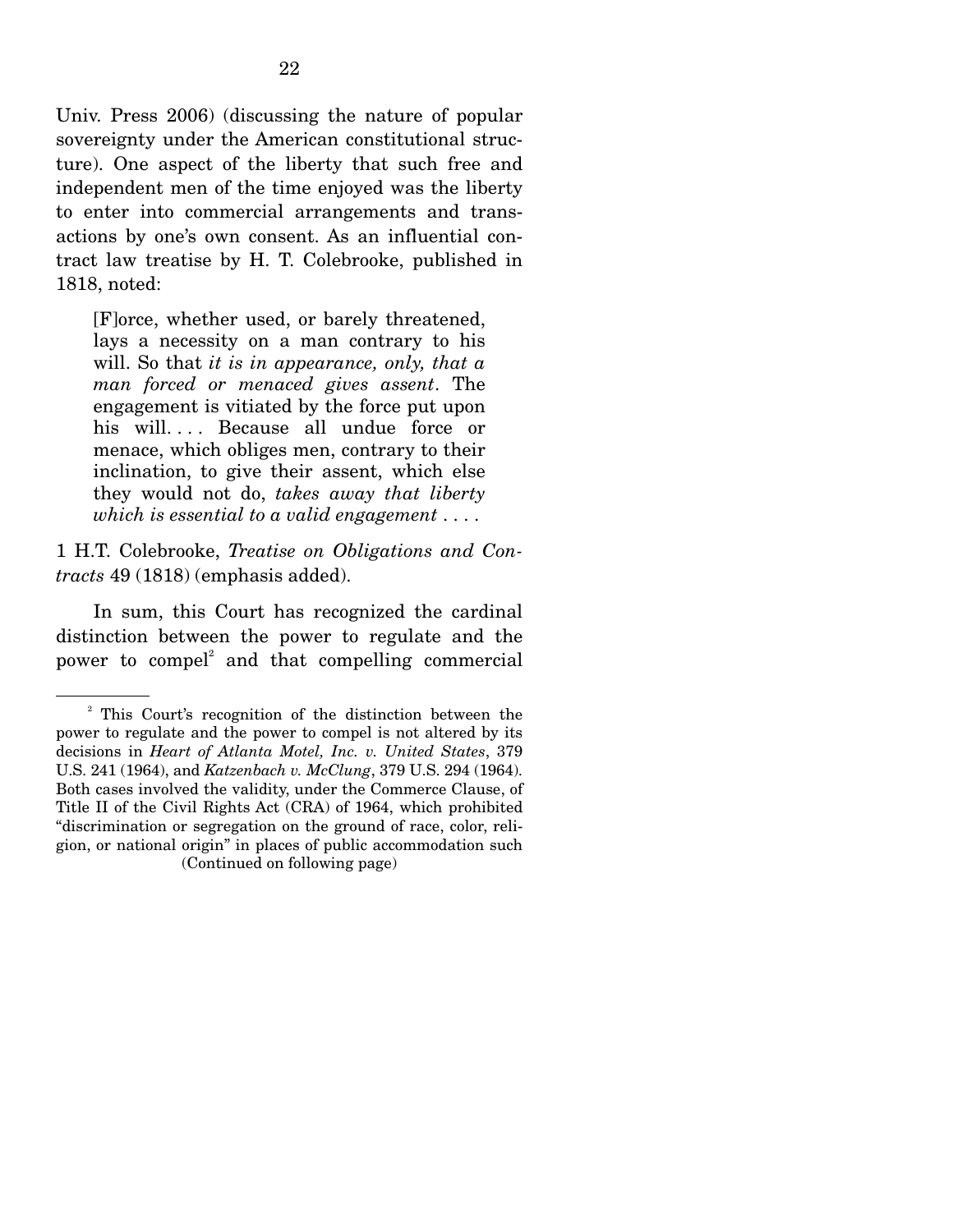relationships can trench on the powers reserved to the states and the people under the Tenth Amendment. Contract law is properly the domain of the states, not the federal government. *See* Robert G. Natelson, *The Enumerated Powers of the States*, 3 NEV. L.J. 469, 485 (2003). And a fundamental precept of contract law is that individuals must be free to decide for themselves whether to enter into contractual arrangements. Thus, by compelling individuals to enter into lifelong contracts of health insurance, the individual mandate simply cannot be squared with Congress's commerce power or with the powers reserved to the states and the liberties reserved to the people under the Tenth Amendment.

as hotels, restaurants, and movie theaters. *Heart of Atlanta*, 379 U.S. at 247; *Katzenbach*, 379 U.S. at 298.

The CRA of 1964 does not compel commerce. It regulates the terms and conditions on which commerce conducted by businesses such as these can lawfully take place. The CRA did not force the owners of the Heart of Atlanta Motel, for example, to operate a motel or the proprietors of Ollie's Barbeque to operate a restaurant. In both cases, the proprietors had already chosen to enter into businesses that were public accommodations, and the CRA then regulated the terms upon which they could operate in interstate commerce. The individual mandate, by contrast, compels individuals to enter into a type of commercial transaction that they would otherwise not enter into at all.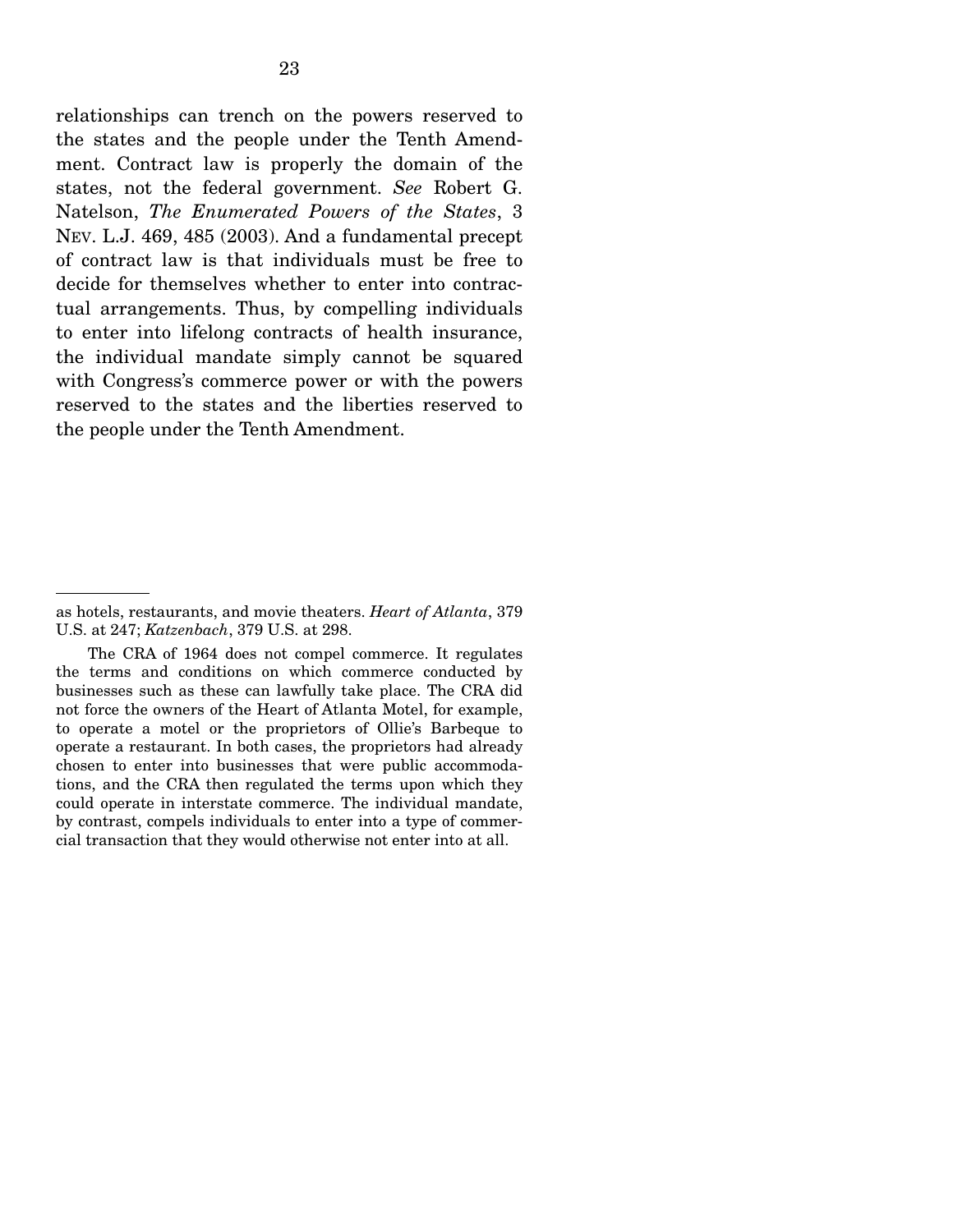### **B. This Court Has Recognized the Qualitative Difference Between Regulation and Compulsion in Statutory Decisions.**

 The Court has exhibited similar reticence to endorse a power to compel contractual relations, even in decisions raising only statutory, not constitutional, questions.

 For example, in the 1805 decision in *Hallet v. Jenks*, 7 U.S. (3 Cranch) 210 (1805), the Court construed a federal act in such a way as to avoid punishment for involuntary or coerced commerce. In *Hallet*, the Court was asked to construe a law, enacted pursuant to the commerce power, that prohibited vessels from engaging in "any traffic or commerce with or for any person resident within the jurisdiction or under the authority of the French republic." *Id.* at 213. The owner of the vessel charged with violating this "nonintercourse" statute argued that the vessel was forced into a French port by severe weather, necessitating the offloading and sale of perishable merchandise. He asserted that the purpose of the federal law was to prevent only *voluntary* commercial intercourse deemed to be against the interests of the U.S., reasoning: "What is traffic? A contract by consent of both parties. *If one is under compulsion, it is no contract, no traffic*." *Id.* at 217 (emphasis added). Chief Justice John Marshall delivered the opinion of the Court, agreeing with the vessel owner that the "terms of the act of congress seem to imply an intentional offence," *id.* at 219, thus avoiding the imposition of punishment for coerced or involuntary commerce. Marshall's terse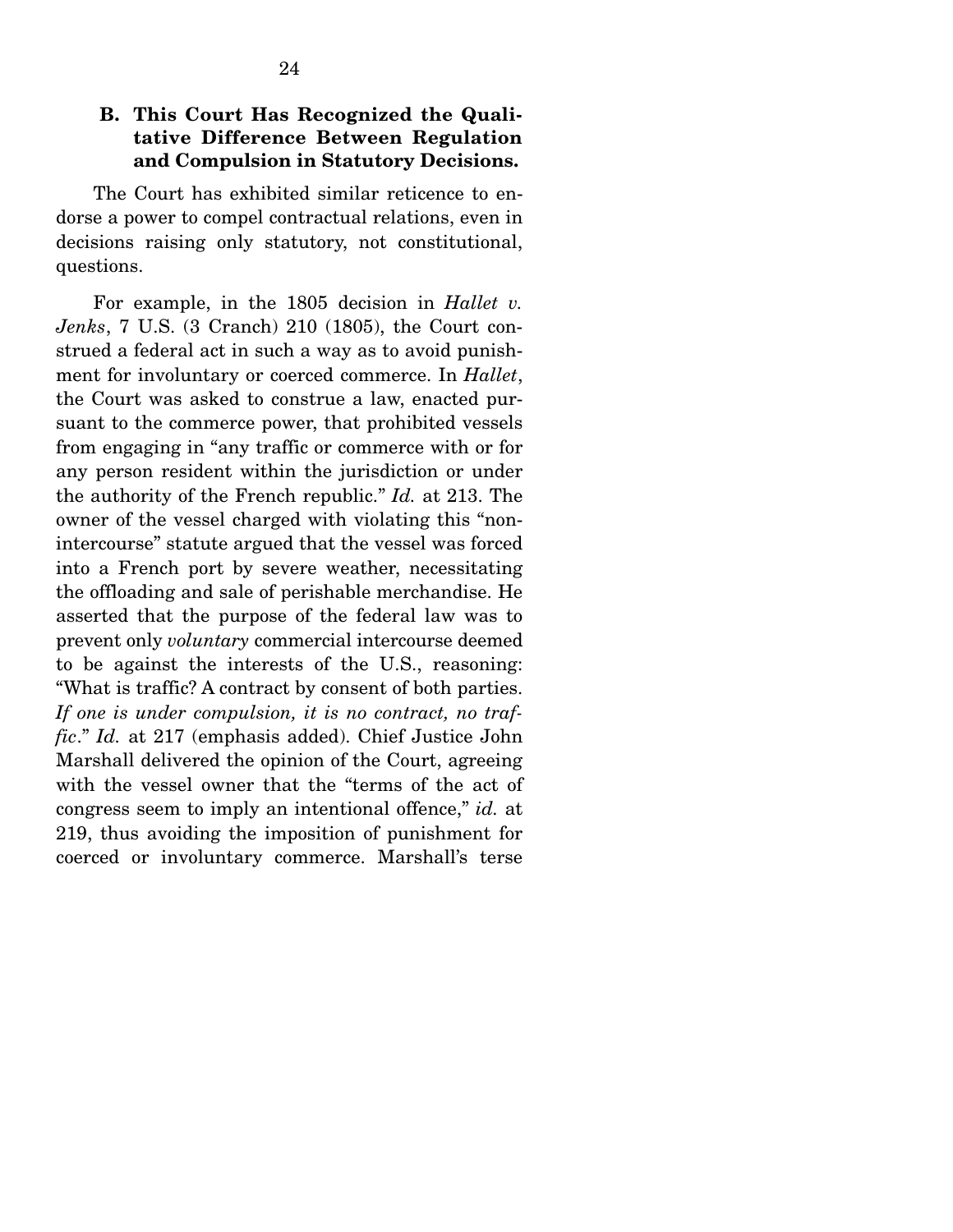opinion suggests that the basic argument made – that *contracts made under compulsion were inherently not commerce* – was logical and accepted by Congress.

 Similarly, in a pair of Interstate Commerce Commission (ICC) cases, *St. Joe Paper Co. v. Atlantic Coast Line Railroad Co.*, 347 U.S. 298 (1954), and *Penn-Central Merger and N & W Inclusion Cases*, 389 U.S. 486 (1968), the Court refused to interpret statutes defining the ICC's power as including a power to compel contractual relations.

 In *St. Joe Paper*, the question before the Court was whether the ICC had the power to compel a bankrupt railroad to merge with another, solvent railroad. 347 U.S. at 299. The Court noted that "[a]dvocacy of giving the Commission power to propose and enforce mergers has been steady and, at times, strong, but *it has consistently failed in Congress*." *Id.* at 306 (emphasis added). The Court could not accept that the Bankruptcy Act had been "stealthily designed [by Congress] to jettison its longstanding and oftreiterated policy against compulsory mergers." *Id.* at 307-08. The *St. Joe Paper* Court concluded that, under existing law, "one carrier cannot be railroaded by the Commission into an *undesired merger* with another carrier." *Id.* at 309-10 (emphasis added).

 A similar question was raised in *Penn-Central*, in which numerous railroads challenged an ICC mergerand-inclusion order requiring that the merging railroads offer smaller railroads inclusion in the merger. 389 U.S. 486 (1968). In addressing an objection that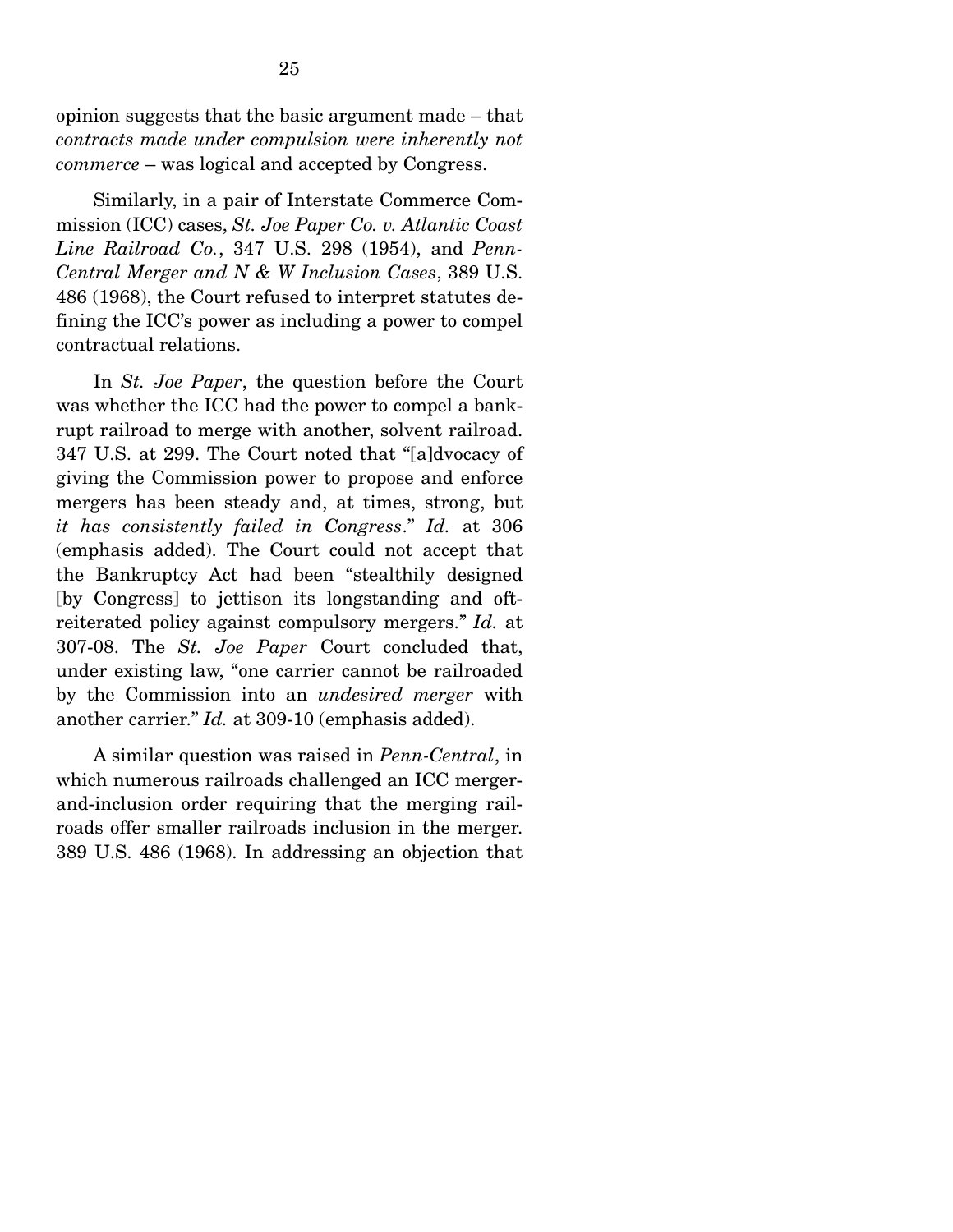the Court could not adjudicate the propriety of the proposed merger until the smaller railroads were included, the Court noted "there is no provision of law by which the Commission or the courts may *compel* the three protected roads to accept inclusion in the N & W [merger], as ordered by the Commission, or in any other system . . . . *Id.* at 517. The Court further noted that the Act "does not make provision for compelling an unwilling railroad which is not itself a party to a merger agreement to accept inclusion under the terms the Commission prescribes." *Id.* at 518.

 While *Hallet*, *St. Joe Paper*, and *Penn-Central* are only statutory cases, they illustrate the Court's understanding of the intrinsic difference between regulation and compulsion. The Court's reticence to construe statutes based on the Commerce Clause as including the power to coerce contractual relations acknowledges the highly controversial nature of such a power and its potential for abuse in future situations.

 By enacting the individual mandate, Congress has crossed that line, using its commerce power to coerce contractual relations. So, unlike in *Hallet*, *St. Joe Paper*, and *Penn-Central*, this Court must now squarely address Congress's constitutional power to do so. Because the individual mandate exceeds Congress's enumerated powers, this Court should strike it down.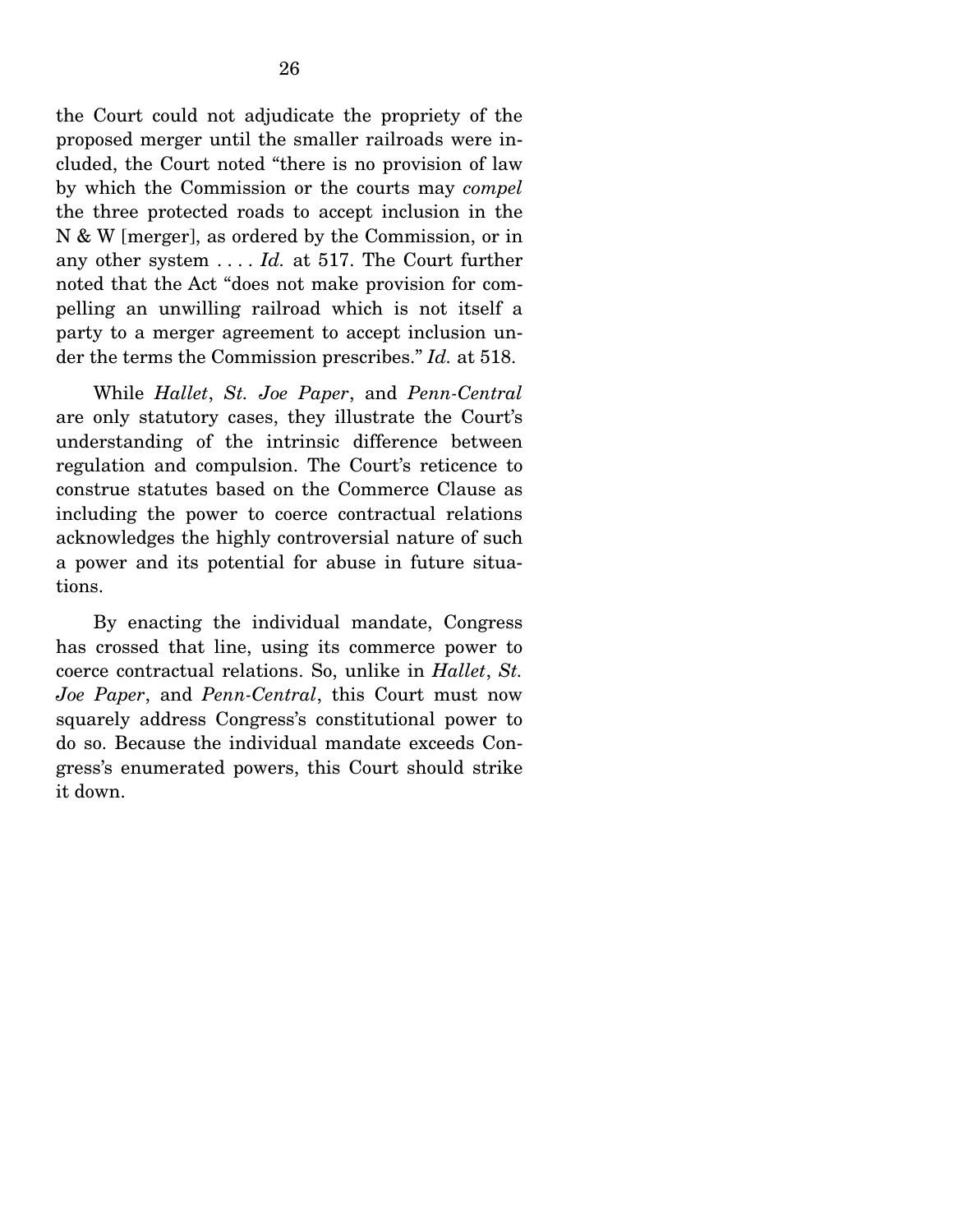## **III. THE INDIVIDUAL MANDATE IS NOT A "PROPER" EXERCISE OF CONGRESS'S POWER UNDER THE NECESSARY AND PROPER CLAUSE BECAUSE IT VIOLATES THE PRINCIPLE OF MUTUAL ASSENT.**

 In light of the foregoing, it cannot be "proper," within the meaning of the Necessary and Proper Clause, to exercise the commerce power in a way that eviscerates hundreds of years of understanding of the very essence of legally binding contracts. The Necessary and Proper Clause is designed to ensure that Congress has an array of *means* to accomplish permissible *ends*, which are defined by the enumerated powers. *McCulloch v. Maryland*, 17 U.S. (4 Wheat.) 316, 419 (1819) ("[W]e think the sound construction of the constitution must allow to the national legislature that discretion, with respect to the means by which the powers it confers are to be carried into execution  $\dots$ ."). But the Clause was not designed to allow Congress to accomplish *ends* beyond the scope of its enumerated powers. As Chief Justice Marshall declared in *McCulloch*, for a law to be necessary and proper, the "end [must] be legitimate" and it must "consist with the letter and spirit of the constitution . . . ." *Id.* at 421. But, as shown above, it is not consistent with the letter and spirit of the Constitution for Congress to compel individuals to engage in commerce and thereby to eviscerate the concept of mutuality of assent.

 Indeed, here the government is attempting to use the Necessary and Proper Clause in the way the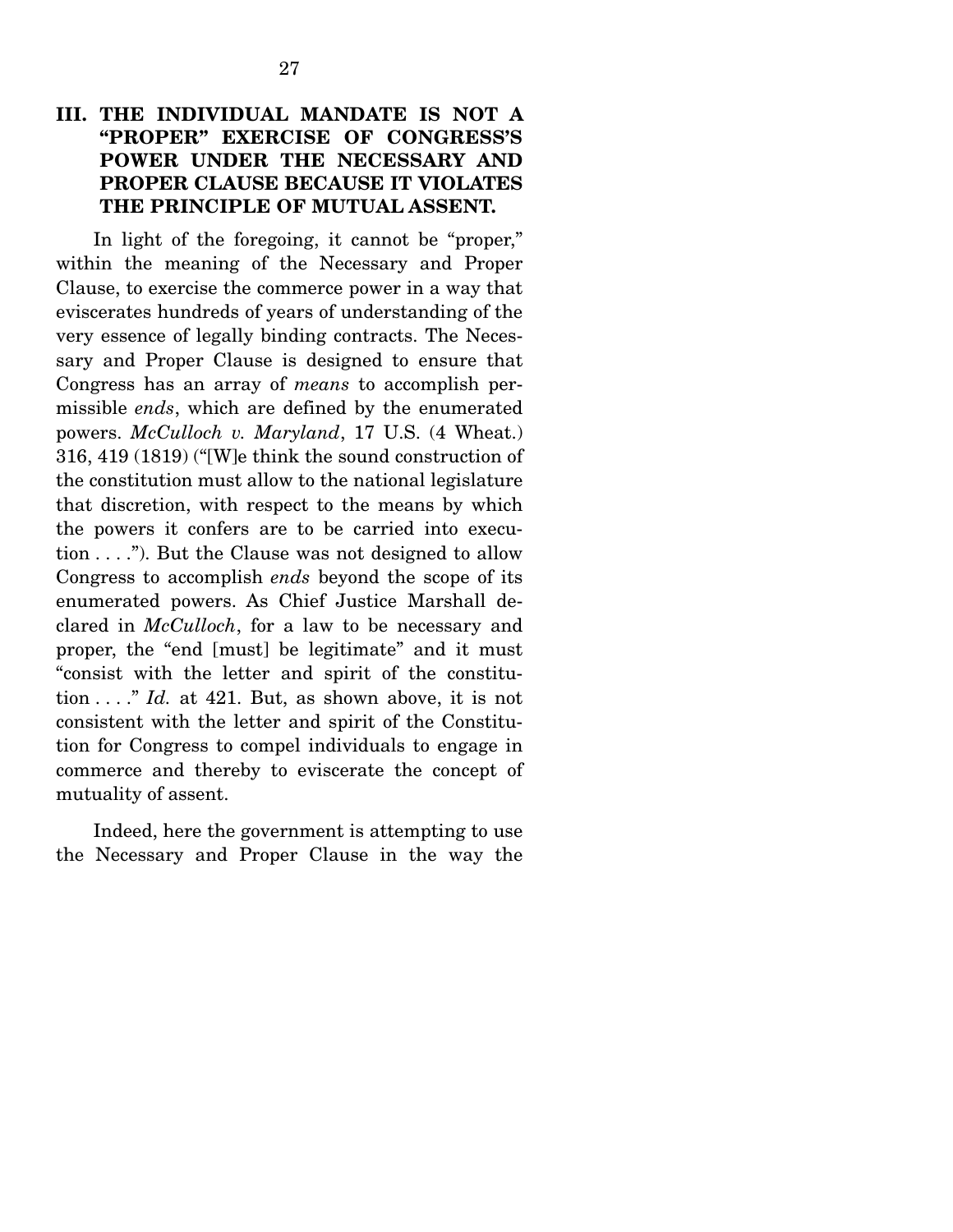*McCulloch* Court said it could not be used. As the Court stated in *McCullough*, "should congress, *under the pretext of executing its powers, pass laws for the accomplishment of objects not intrusted to the government*; it would become the painful duty of this tribunal, should a case requiring such a decision come before it, to say, that such an act was not the law of the land." *Id.* at 423 (emphasis added).

 Yet that is precisely what the government is attempting to do here. The purpose of PPACA is to increase insurance coverage. PPACA's health insurance market reforms – guaranteed issue, community rating, elimination of preexisting-condition exclusions, covering minors until age 26 – make health insurance more expensive and thus reduce coverage. According to the government, the individual mandate is "necessary" to offset the negative effects of these market reforms. *See* Gov'ts Br. 24 ("The minimum coverage provision is necessary to make effective the Act's core reforms of the insurance market . . . ."); *id*. at 32 ("The minimum coverage provision is key to the insurance reforms that were designed to fill that gap [in health insurance coverage].").

 This is a classic bootstrapping argument. Using PPACA's market reforms as its base, Congress is attempting to accomplish an object not entrusted to it as part of its enumerated powers – namely, the power to compel contractual relations. The government asserts that the individual mandate is a "necessary and proper" means to effectuate the insurance market reforms contained elsewhere in PPACA, reasoning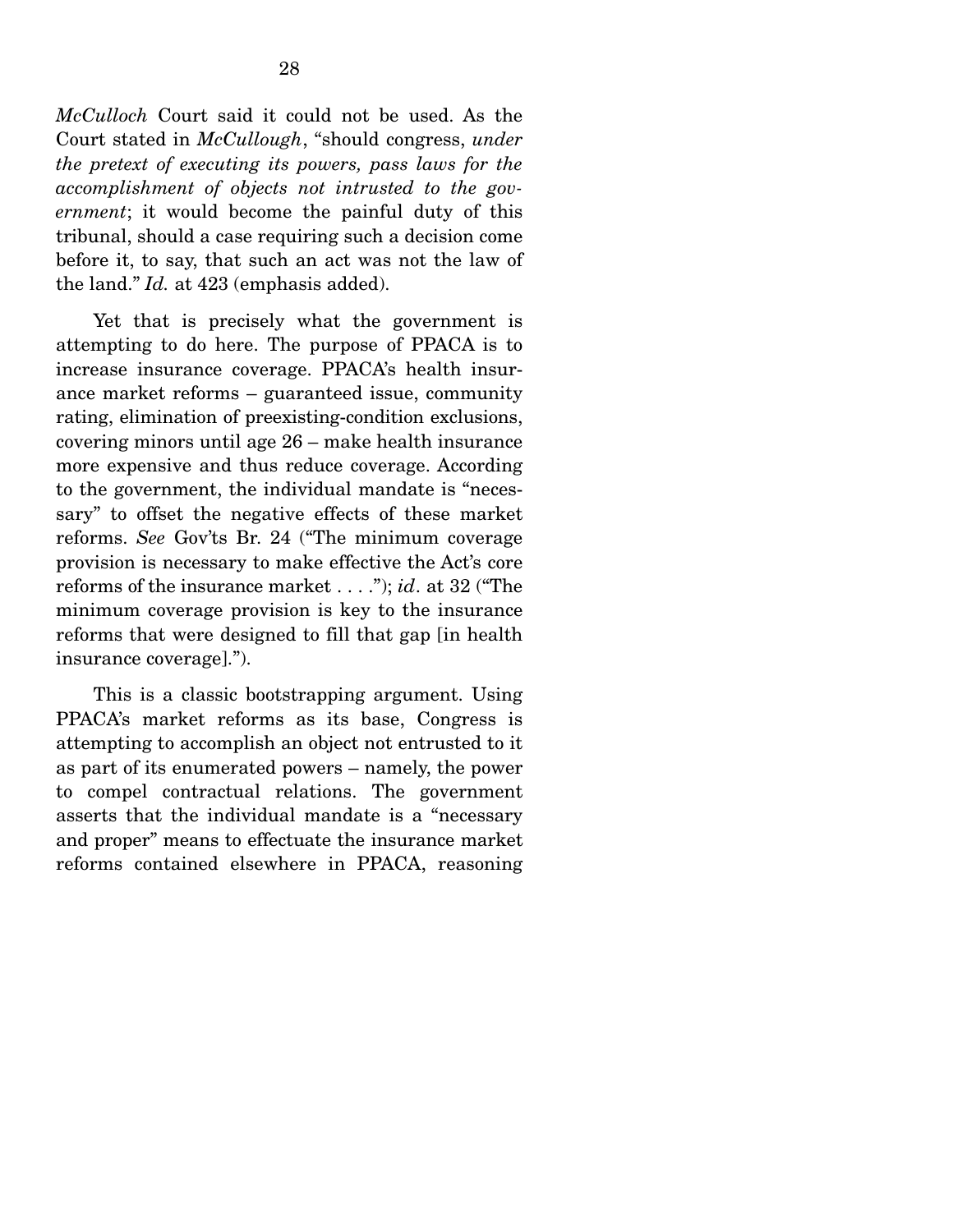that without the mandate, the entire insurance market could collapse due to adverse selection. As the government's brief explained it, the "guaranteedissue and community-rating [market reforms] enacted in isolation create a spiral of higher costs and reduced coverage because individuals can wait until they are sick." *Id.* at 18. Because PPACA's market reforms, standing alone, would actually *harm* the health insurance market, the government claims that the individual mandate is "necessary" to keep the health insurance market viable.

 But it is Congress that created that problem in the first place. Surely it cannot be "proper" for Congress to enact regulations of commerce (here, regulations of health insurance) that are so harmful to the survival of that commercial market that it would then be "proper" to give Congress the additional, awesome power to compel contractual arrangements. The invocation of the Necessary and Proper Clause in this case elevates means over ends, contrary to the Clause's original meaning and purpose. Under the pretext of regulating the health insurance market, the government seeks to use the Necessary and Proper Clause to validate a qualitatively different power than those enumerated in Article I, Section 8 – the power to compel commercial transactions. Using the Necessary and Proper Clause as a bootstrapping mechanism to expand the commerce power in this manner presents the classic pretext situation roundly condemned by the Court in *McCulloch*.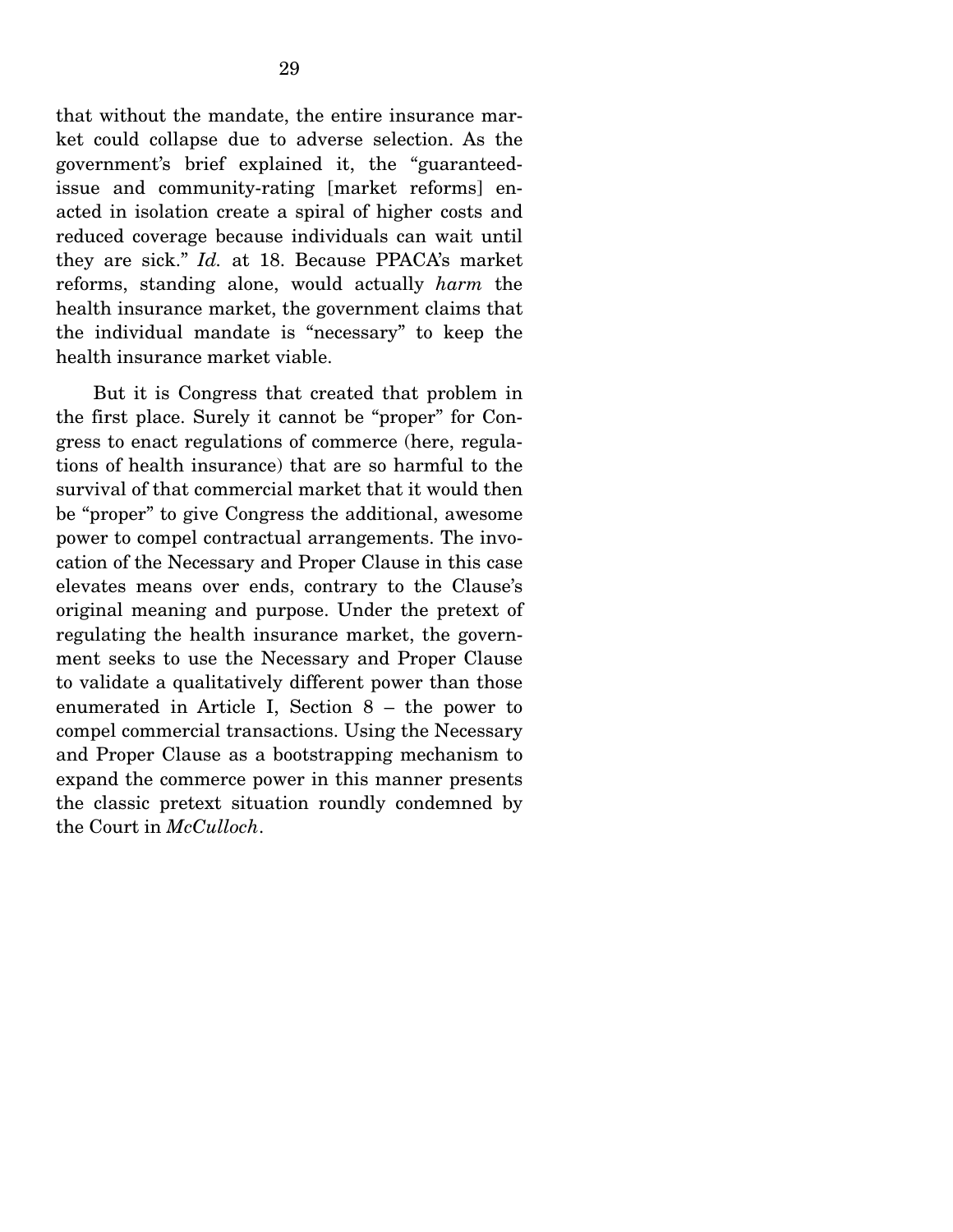As Justice Scalia observed in his concurrence in *Gonzales v. Raich*, "These phrases [from *McCulloch*] are not merely hortatory. For example, cases such as *Printz v. United States* and *New York v. United States* affirm that a law is not *proper* for carrying into Execution the Commerce Clause [w]hen [it] violates [a constitutional] principle of state sovereignty." 545 U.S. 1, 39 (2005) (Scalia, J., concurring) (internal citations and quotation marks omitted). Because the individual mandate violates the principle of limited federal power and both state and individual sovereignty memorialized in the Tenth Amendment, it cannot be "proper" under the Necessary and Proper Clause.

#### **IV. THIS COURT SHOULD ENFORCE APPRO-PRIATE LIMITS ON CONGRESS'S POWER.**

 Several lower courts and judges that have heard challenges to the individual mandate have opined that a properly "restrained" federal judiciary should leave to Congress the task of deciding how to regulate the health care system. But, as the Eleventh Circuit noted in striking down the mandate, "the Constitution requires judicial engagement, not judicial abdication." *Florida v. U.S. Dep't of Health and Human Servs.*, 648 F.3d 1235, 1284 (11th Cir. 2011).

 The purpose of a written constitution is to provide an enforceable blueprint for ascertaining the limits of government power and, consequently, the liberty of its citizens. A written constitution is but a dead letter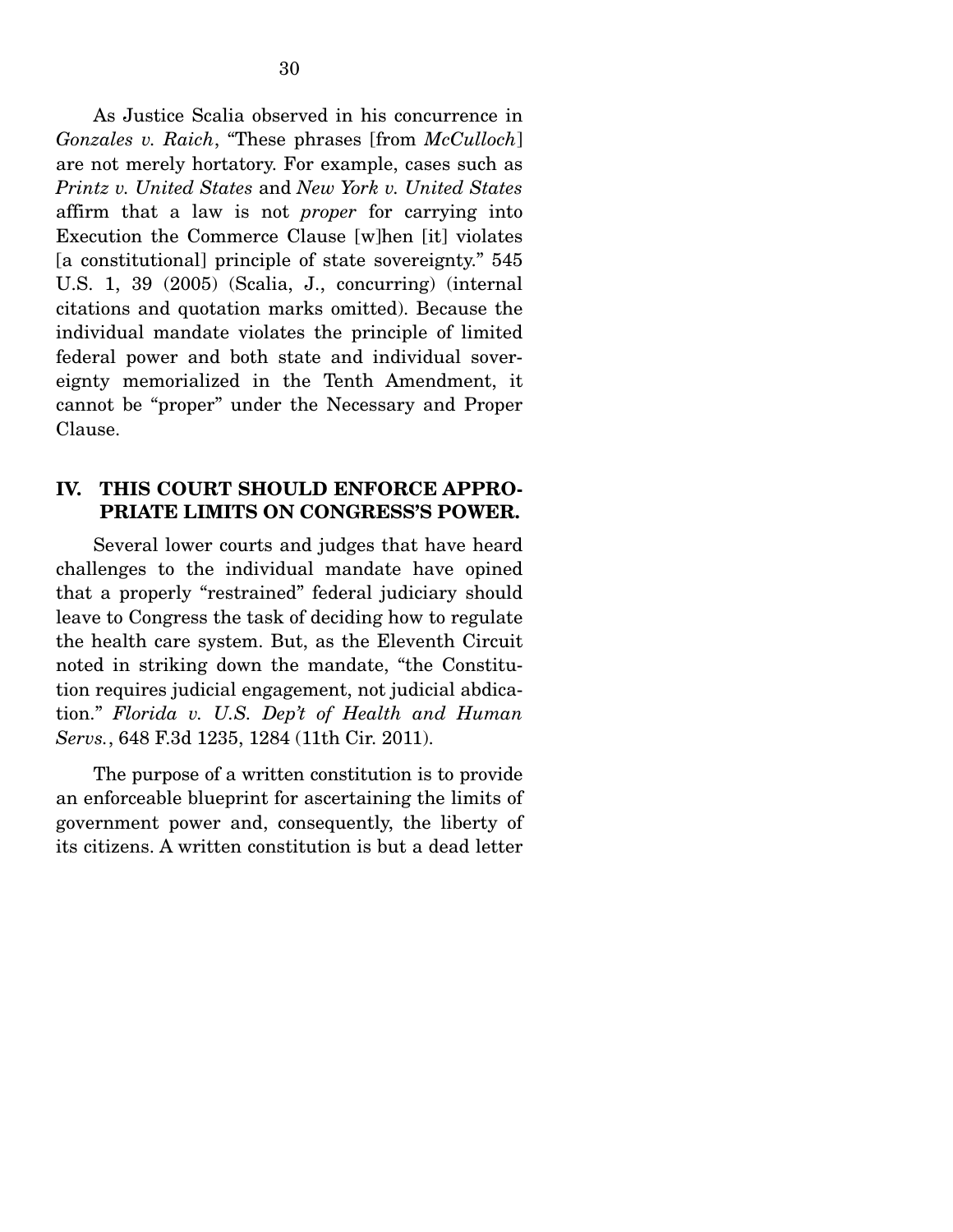if its limits on government power are not enforced. As influential political philosopher Emmerich de Vattel observed in 1758:

The constitution and laws of a State are rarely attacked from the front; it is against secret and gradual attacks that a Nation must chiefly guard.... [C] hanges are overlooked when they come about insensibly by a series of steps which are scarcely noted. One would do a great service to Nations by showing from history how many States have thus changed their whole nature and lost their original constitution.

Emmerich de Vattel, *The Law of Nations or the Principles of Natural Law* 18 (Charles G. Fenwick trans., William S. Hein & Co. 1995) (1758).

 The Founders understood Vattel's point and believed the federal judiciary would be vigilant in enforcing the Constitution's structure, including the concept of limited and enumerated powers. Indeed, at the time of the ratification, there was a widely held fear that Congress would ignore its constitutional limits and the federal courts would acquiesce in the expansion, allowing Congress to become the "constitutional judges of their own powers." *The Federalist*  No. 78 (Alexander Hamilton).

 In response to this fear, *Federalist* No. 78 assured the American public that "this cannot be the natural presumption" because "the courts were designed to be an intermediate body between the people and the legislature, in order, among other things, to keep the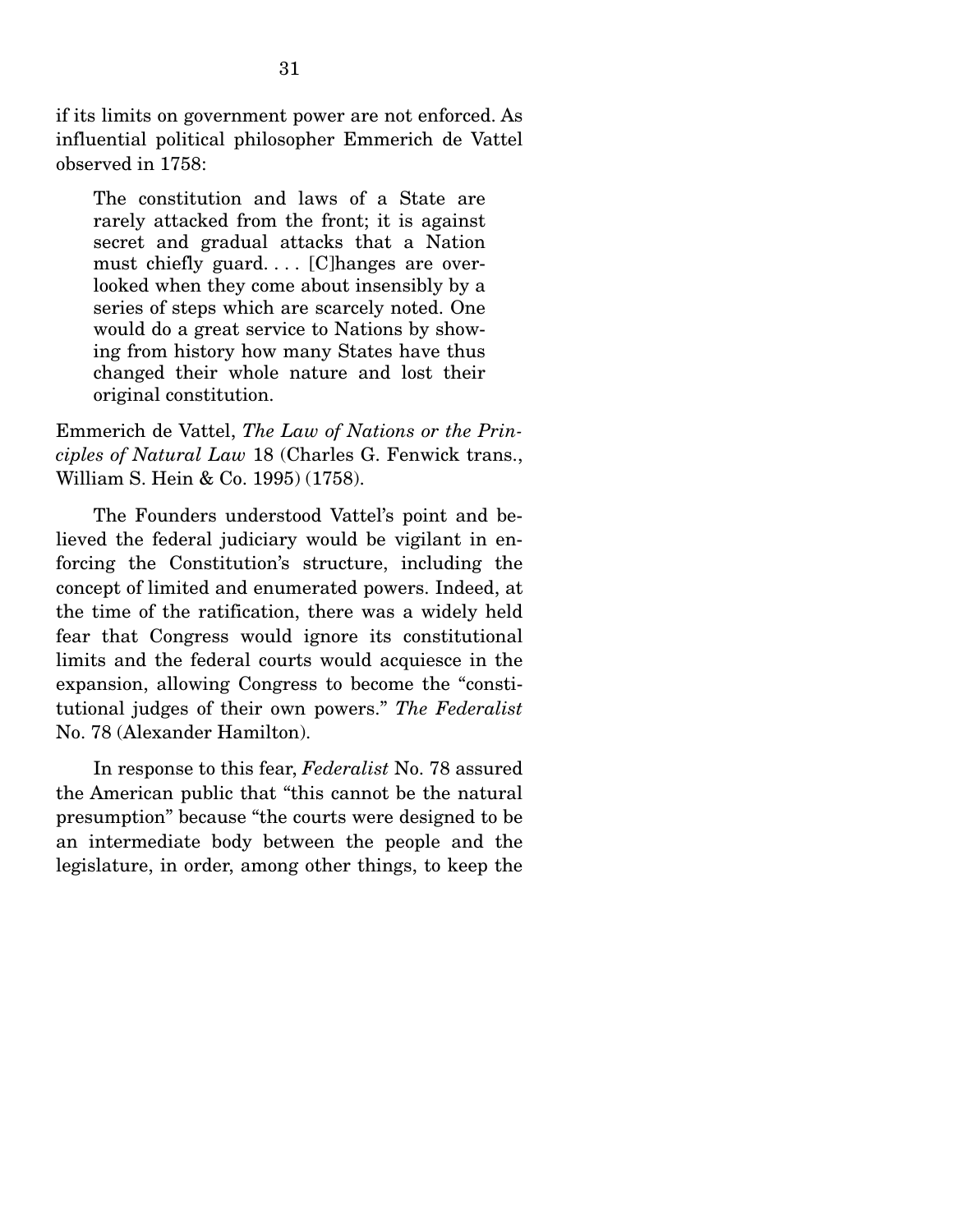latter within the limits assigned to their authority." Id. Hamilton explained that meaningful judicial engagement in enforcing the constitutional architecture did not imply a superiority of the judiciary over Congress, but merely that

the power of the people is superior to both; and that where the will of the legislature, declared in its statutes, stands in opposition to that of the people, declared in the Constitution, the judges ought to be governed by the latter rather than the former. They ought to regulate their decisions by the fundamental laws, rather than by those which are not fundamental.

#### *Id.*

 Reflexively deferring to Congress's enactment of the individual mandate is an abdication of the judicial duty owed to the American people to enforce and support the Constitution. *See* U.S. Const. art. VI, § 3 ("The . . . judicial Officers, both of the United States and of the several States, shall be bound by Oath or Affirmation, to support this Constitution . . . ."). If courts cannot find and articulate meaningful limits on the federal government's enumerated powers, the entire constitutional architecture collapses. At a minimum, courts should be willing to draw a line between the power to regulate commerce and the power to *compel* it. Hundreds of years of historical understandings of the centrality of mutual assent, this Court's own constitutional and statutory decisions relating to the commerce power, and the very nature of our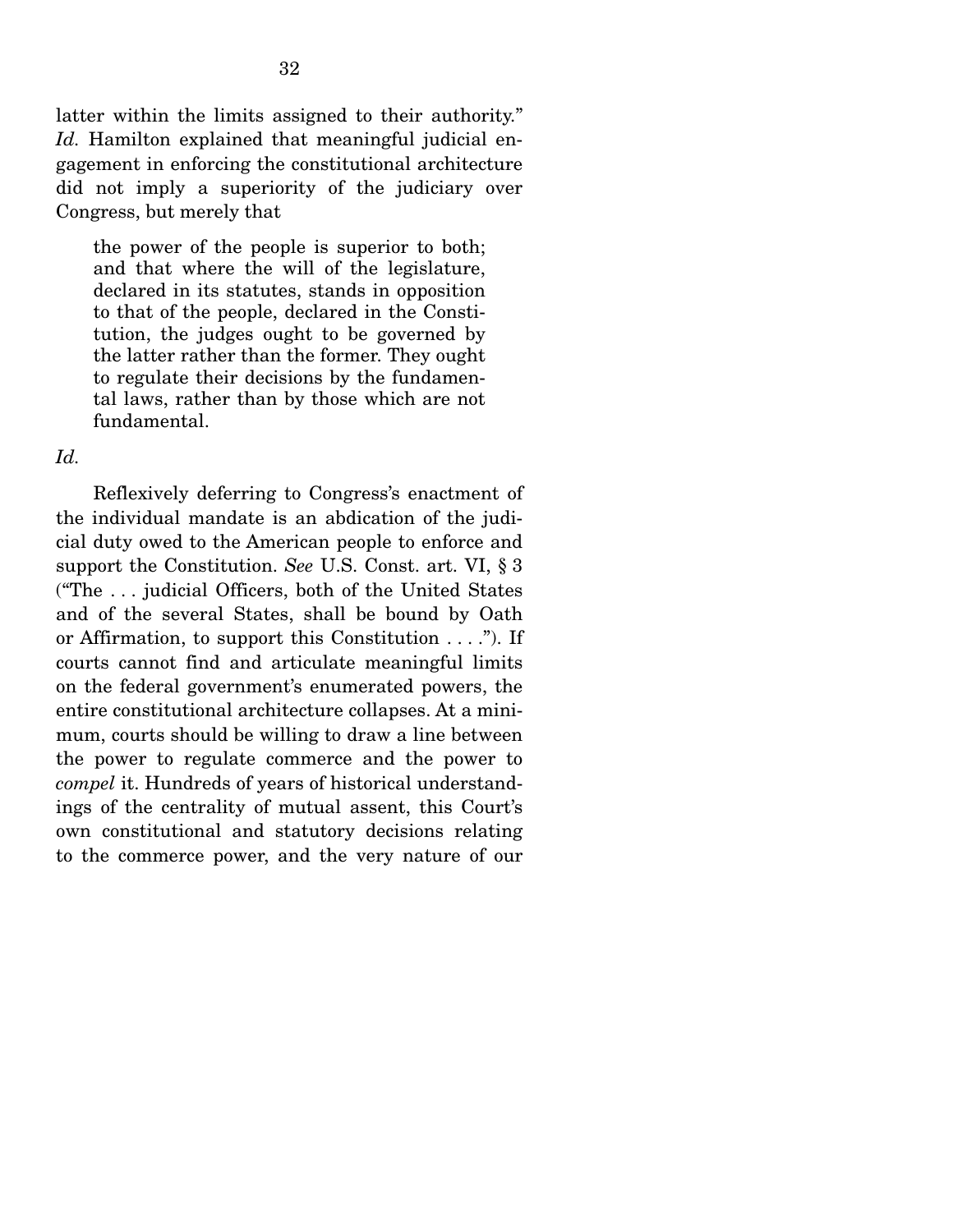federal structure all support the conclusion that, by enacting the individual mandate, Congress has pushed its commerce power one critical step too far.

#### **CONCLUSION**

 $\overbrace{\hspace{2.5cm}}$   $\overbrace{\hspace{2.5cm}}$   $\overbrace{\hspace{2.5cm}}$ 

 If the individual mandate of PPACA is upheld, the power to regulate commerce will include the power to *compel* it. This massive new federal power would soon overtake the entirety of the states' residual police power, including the entirety of contract law, enabling the federal government to eviscerate hundreds of years of basic understandings of the voluntary essence of legally binding contracts.

 Equally important, from the perspective of individual liberty, a power to compel contractual relations would have no logical stopping point. It would presumably include, for example, the power to compel individuals to buy *any* good or service – not just health insurance – so long as Congress could rationally conclude the market for that product would benefit from forced purchasing. It would also presumably include a power to compel individuals to work for specific employers or in specific occupations, so long as Congress could rationally conclude that those industries or occupations would benefit from such forced contractual relationships. When combined with the Court's highly deferential standard of review for exercises of the commerce power, extending that power to include the awesome power to compel would create